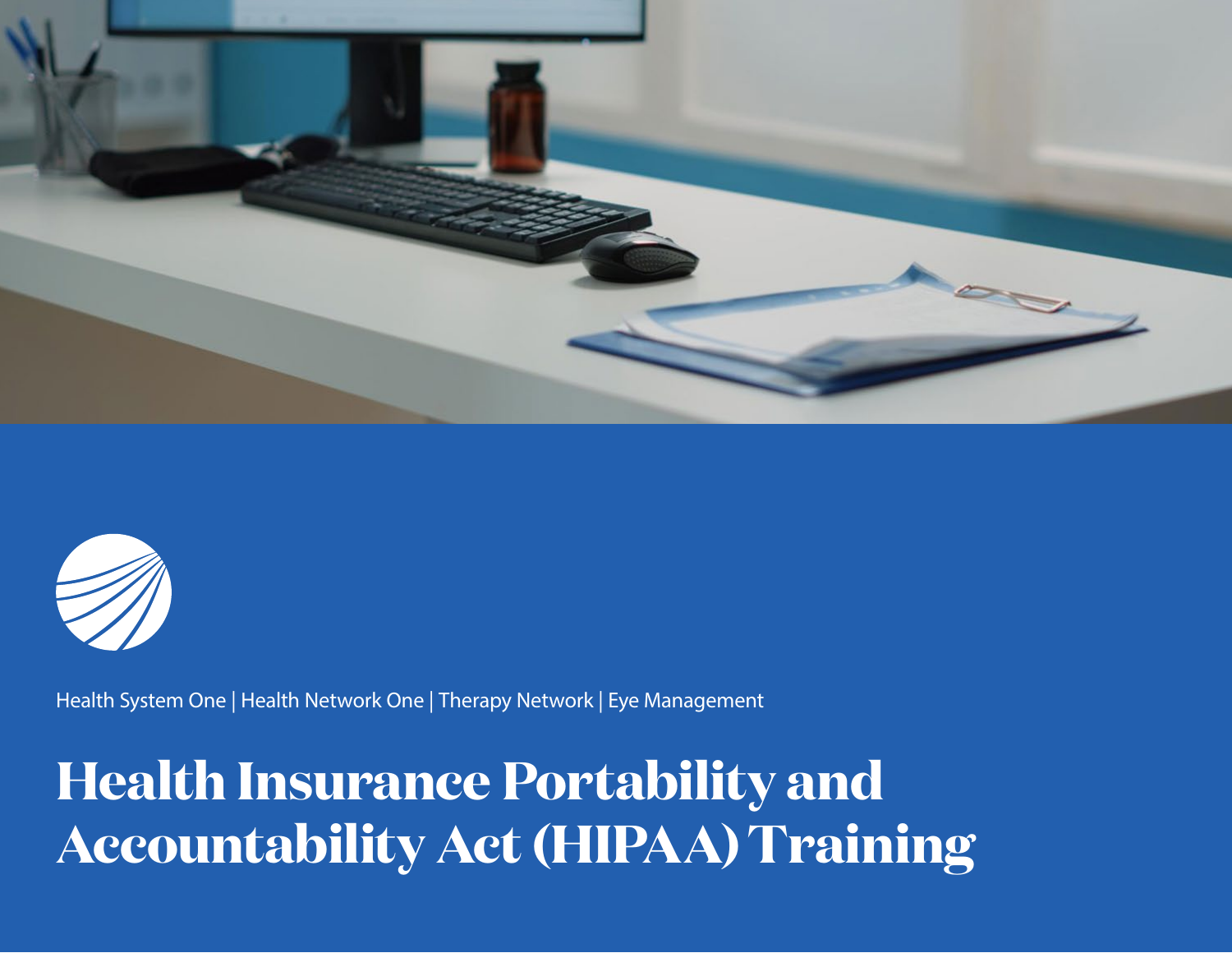## **Health Insurance Portability & Accountability Act (HIPAA)**

#### **Training on Privacy policies/procedures of:**

- Eye Management, LLC. (EM)
- Health Network ONE, Inc. (HN1)
- Health system one/HS1 Medical Management, Inc. (Hs1)
- HN1 Therapy Network, LLC(HN1 TN)

The companies listed above are referred to as "Affiliated Covered Entities" (ACE)

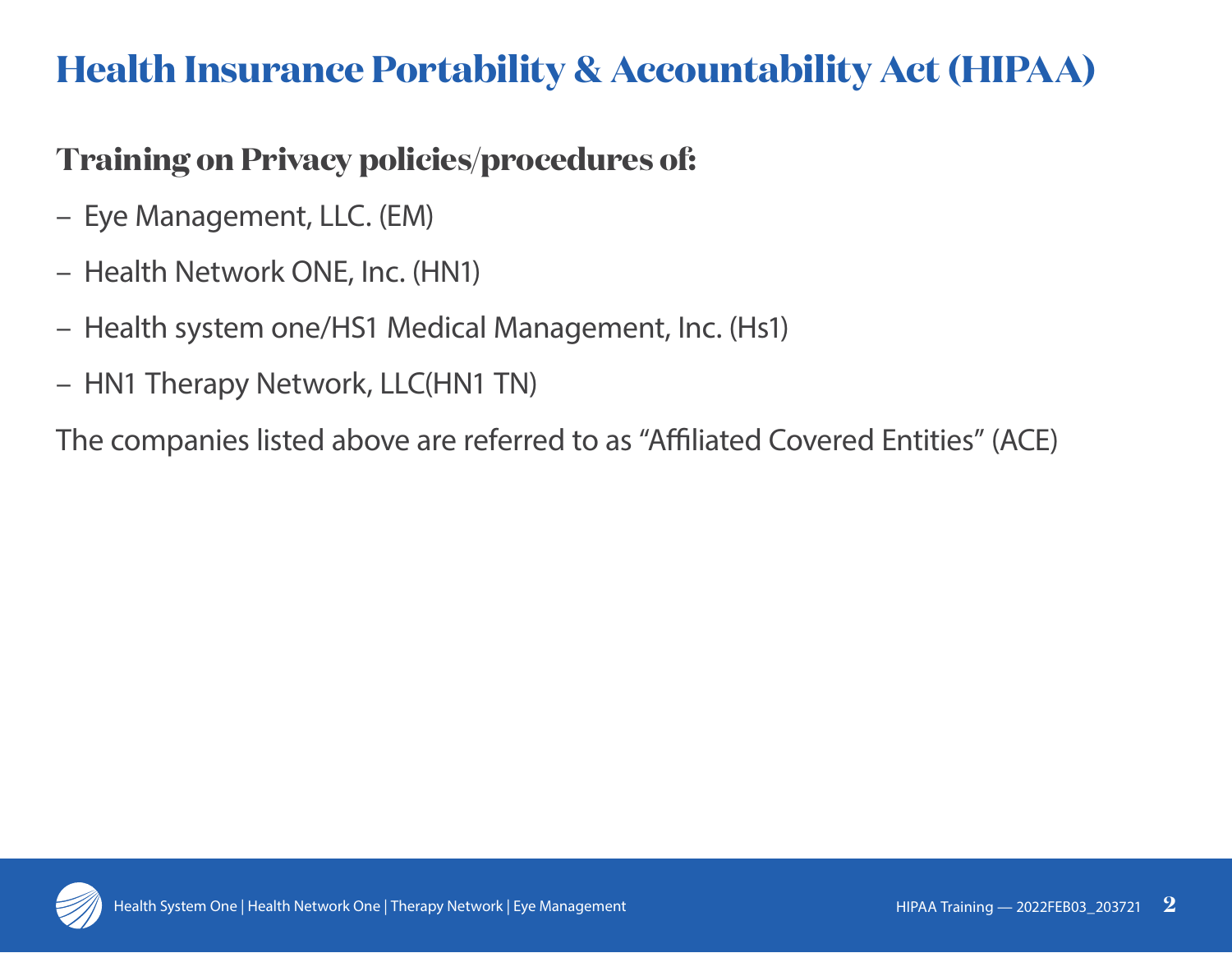#### **What is HIPAA?**

- HIPAA is the acronym for the Health Insurance Portability & Accountability Act of 1996.
- It is a law that provides protection standards for patient confidentiality and its health information. It also provides security standards for electronic systems and for the transmission of health information in electronic format.

HIPAA's Title II aims for "Administrative Simplification" of the health insurance system in three ways:

- Electronic data sent from a doctor or hospital to an insurance payer, or delegated representative must be in approved electronic format
- Data systems must be secure, so information will not get into the wrong hands
- People who handle patient health information must protect the privacy and rights of the patients.

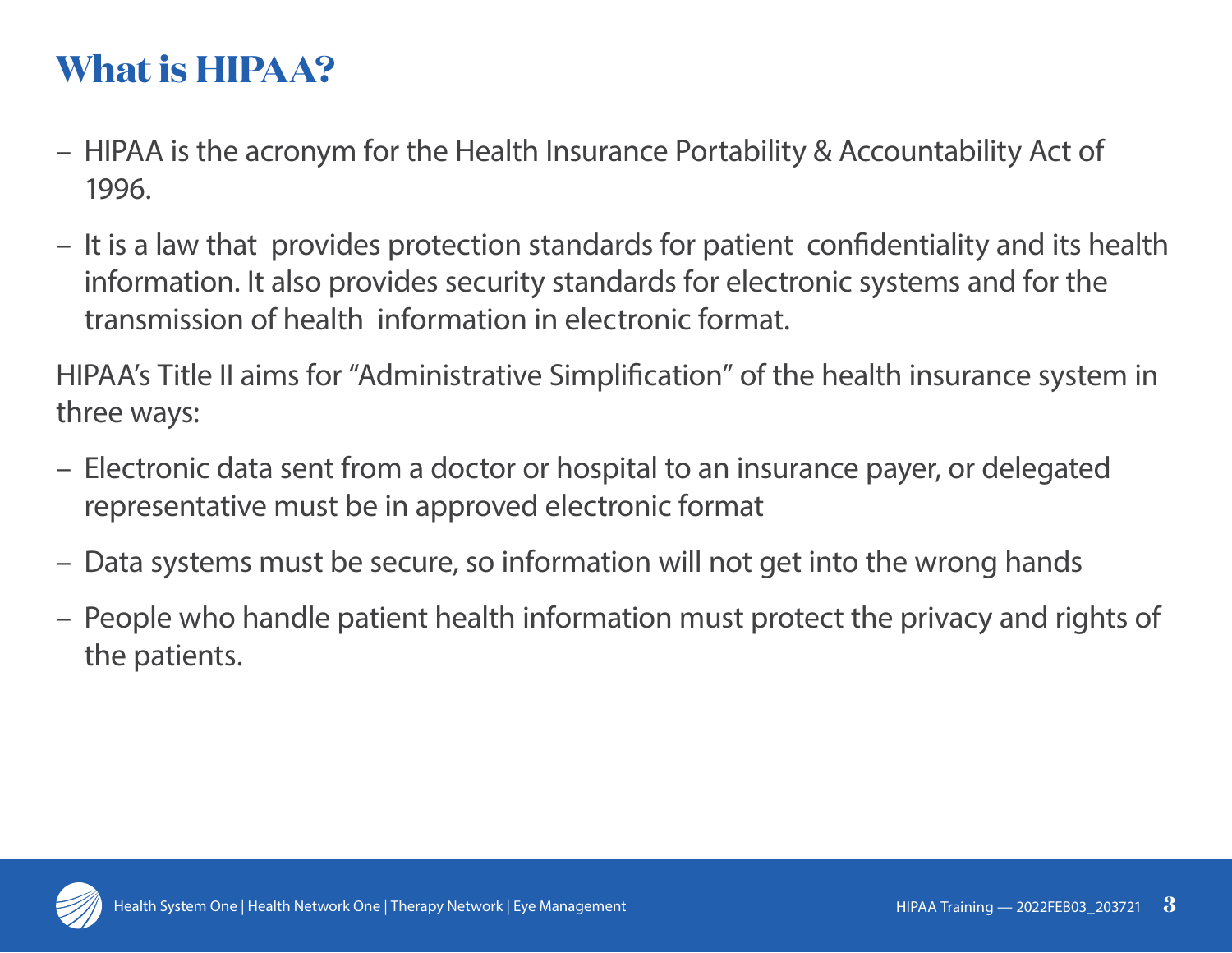## **Who is covered by HIPAA?**

- Health Plans
- Healthcare Providers and Institutions: physicians, hospitals
- Health care Clearinghouses: central institutions that establish transactions.
- **HIPAA requires that covered entities use or disclose PHI in a limited way.** Under the HIPAA minimum necessary standard, HIPAA-covered entities are required to make reasonable efforts to ensure that access to PHI is limited to the minimum necessary information to accomplish the intended purpose of a particular use, disclosure, or request.

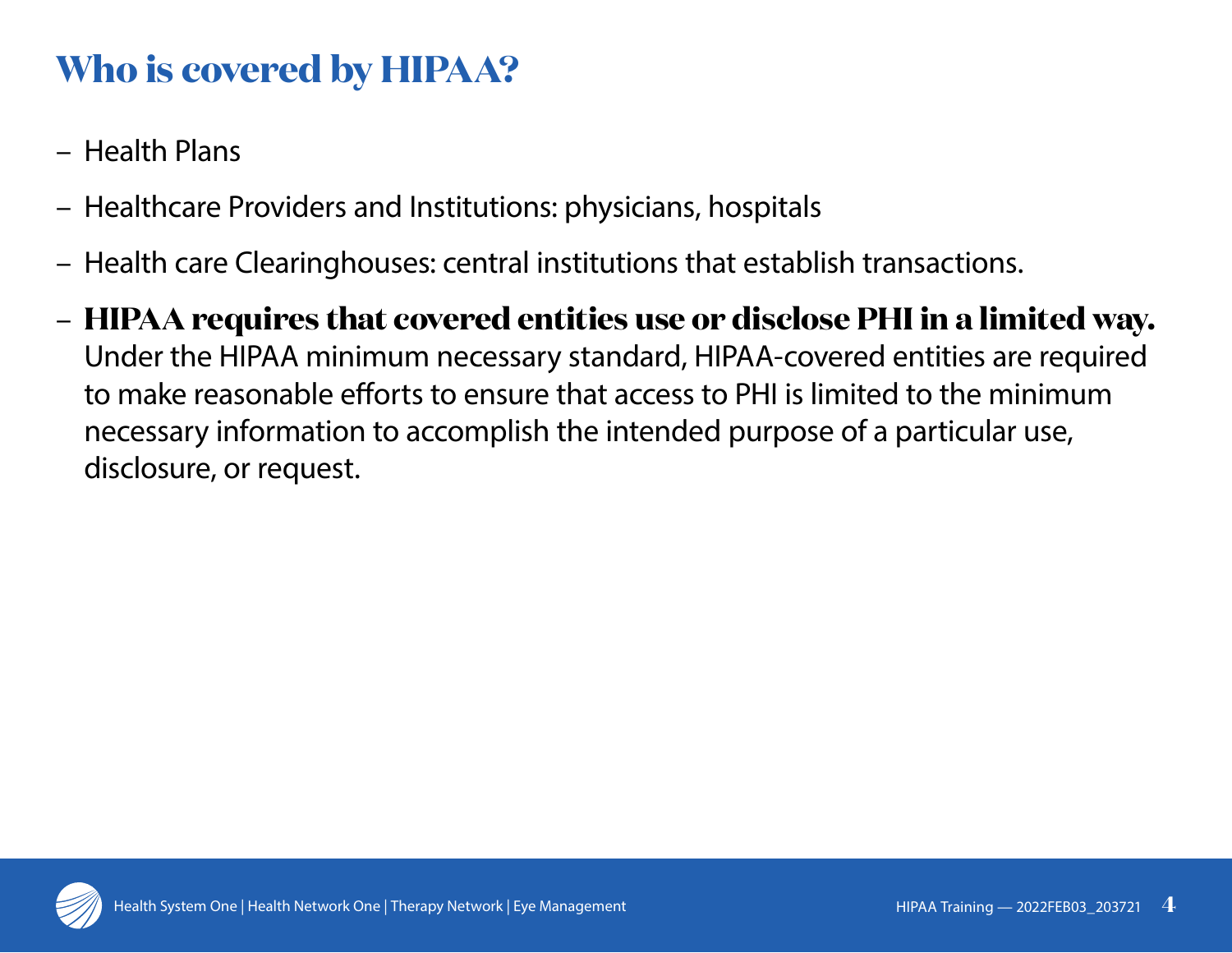## **Protected Health Information (PHI):**

- PHI is individually identifiable health information collected from an individual, created or received by a covered entity **AND**
	- Is related to the past, present, or future physical or mental health or condition of an individual; the provision of health care to an individual; or to the past, present, or future payment for the provision of health care to an individual; **AND**
	- That **identifies the individual** or could identify the individual.
	- That could be transmitted or maintained electronically, or through any other medium.
- Protected health information (PHI) has two components:
	- Health information **AND** Information about a specific, identifiable person
- **There are rules about how PHI may be used** so it is important to know what they are and apply them consistently!

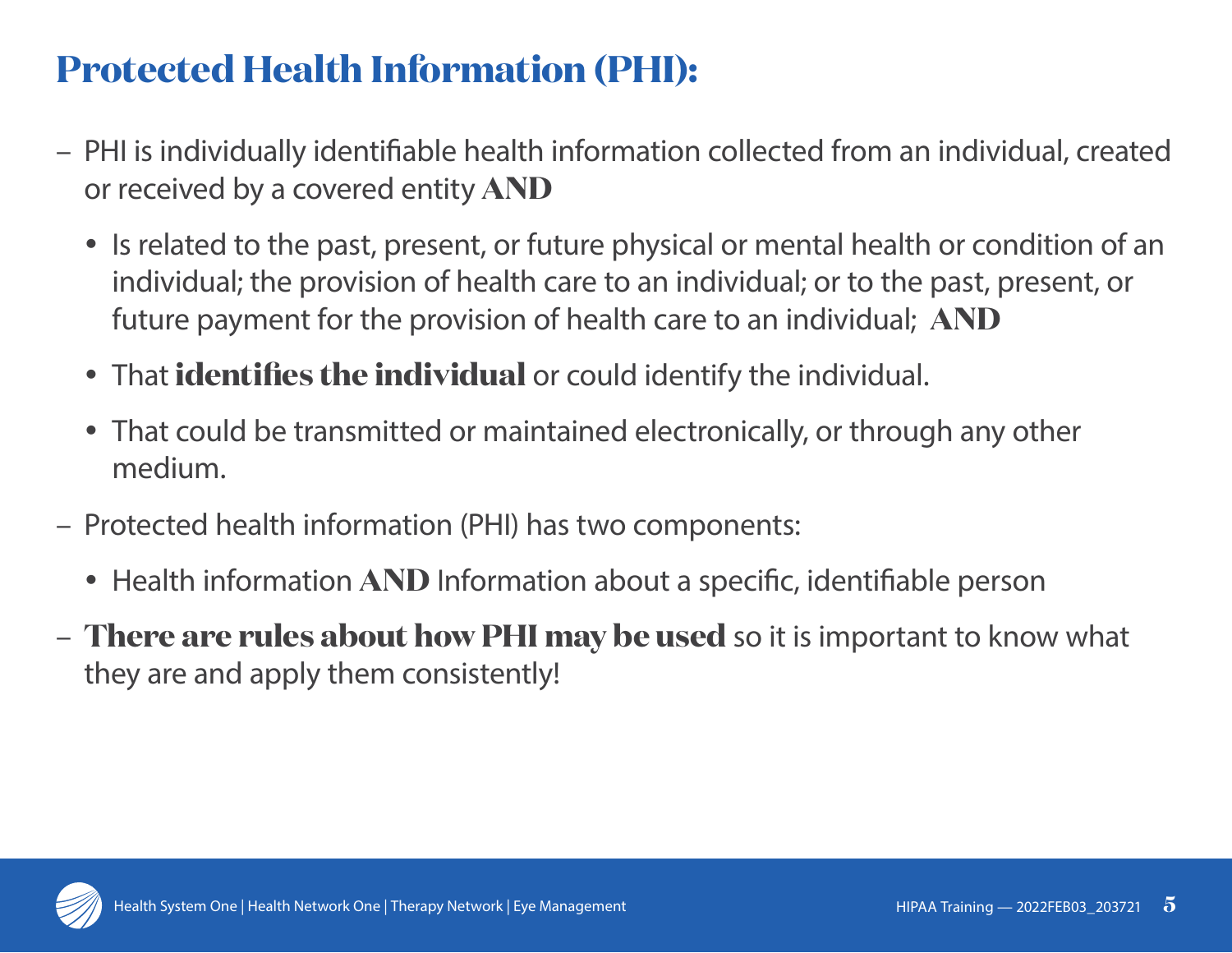## **Examples of an Individual's Identifiers:**

- Remember, PHI only applies to Individually Identifiable Health Information; both components must be present.
- Information that can be used to identify, contact, or locate an individual.
- Names
- Geographic data
- All elements of dates
- Telephone number
- Fax Numbers
- Email address
- Social Security Number
- Medical record numbers
- Health plan beneficiary numbers
- Account numbers
- Certificate/license numbers
- Vehicle identifiers and serial numbers including license plates
- Device identifiers and serial numbers
- Web URLs (Uniform Resource Locater)
- Internet protocol addresses
- Biometric identifiers (e.g. retinal scan, fingerprints)
- Full face photos and comparable images
- Any unique identifying number, characteristic or code

**Health Information PHI Identifier PHI**

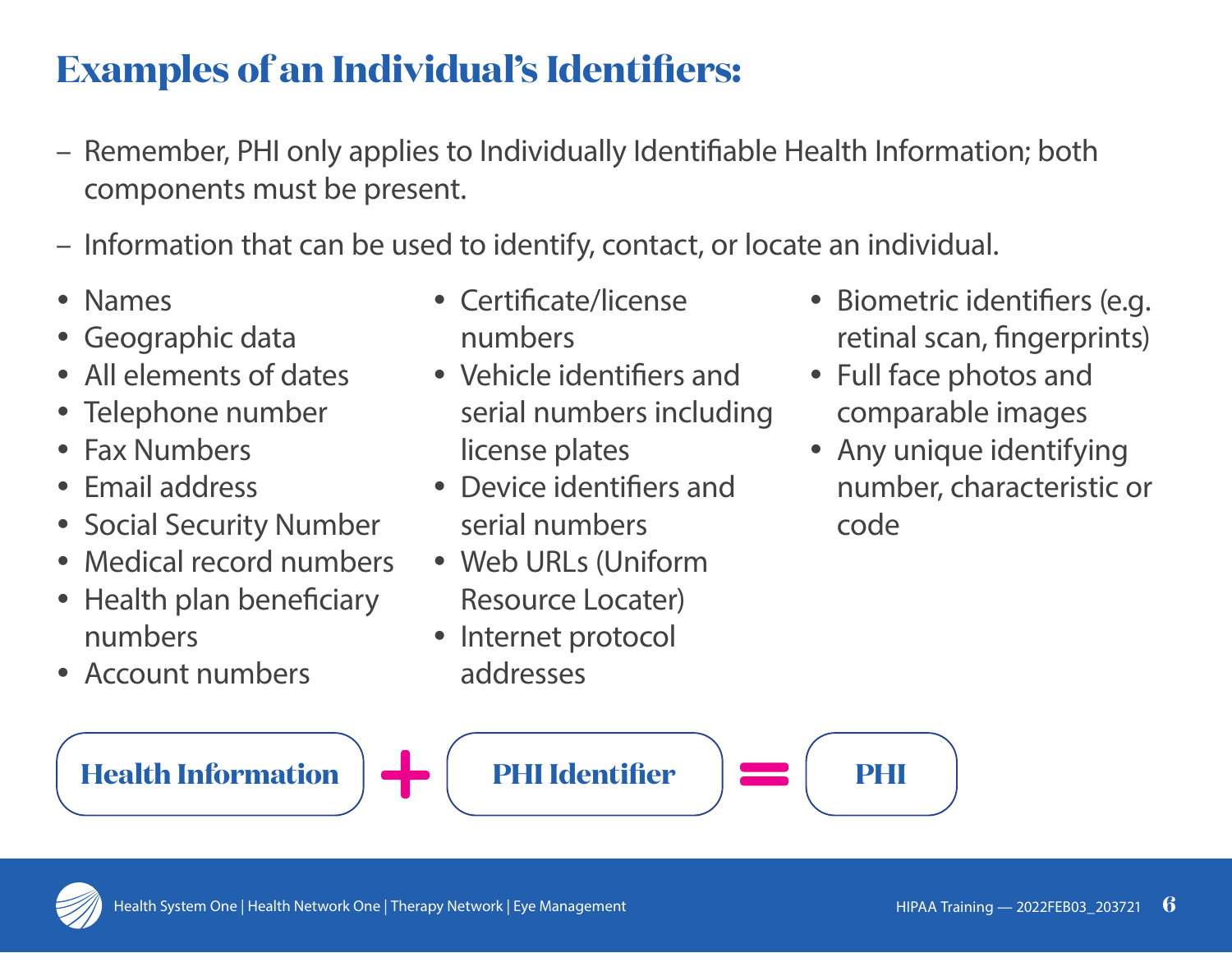#### **PHI Formats**

- PHI can exist in written, oral, or electronic format.
- Examples of verbal PHI :
	- When we talk to doctors and office staff.
	- When we deal with pharmacies or insurance companies.
	- When we talk to patients themselves.
	- When we deal with inquiries from government officials.

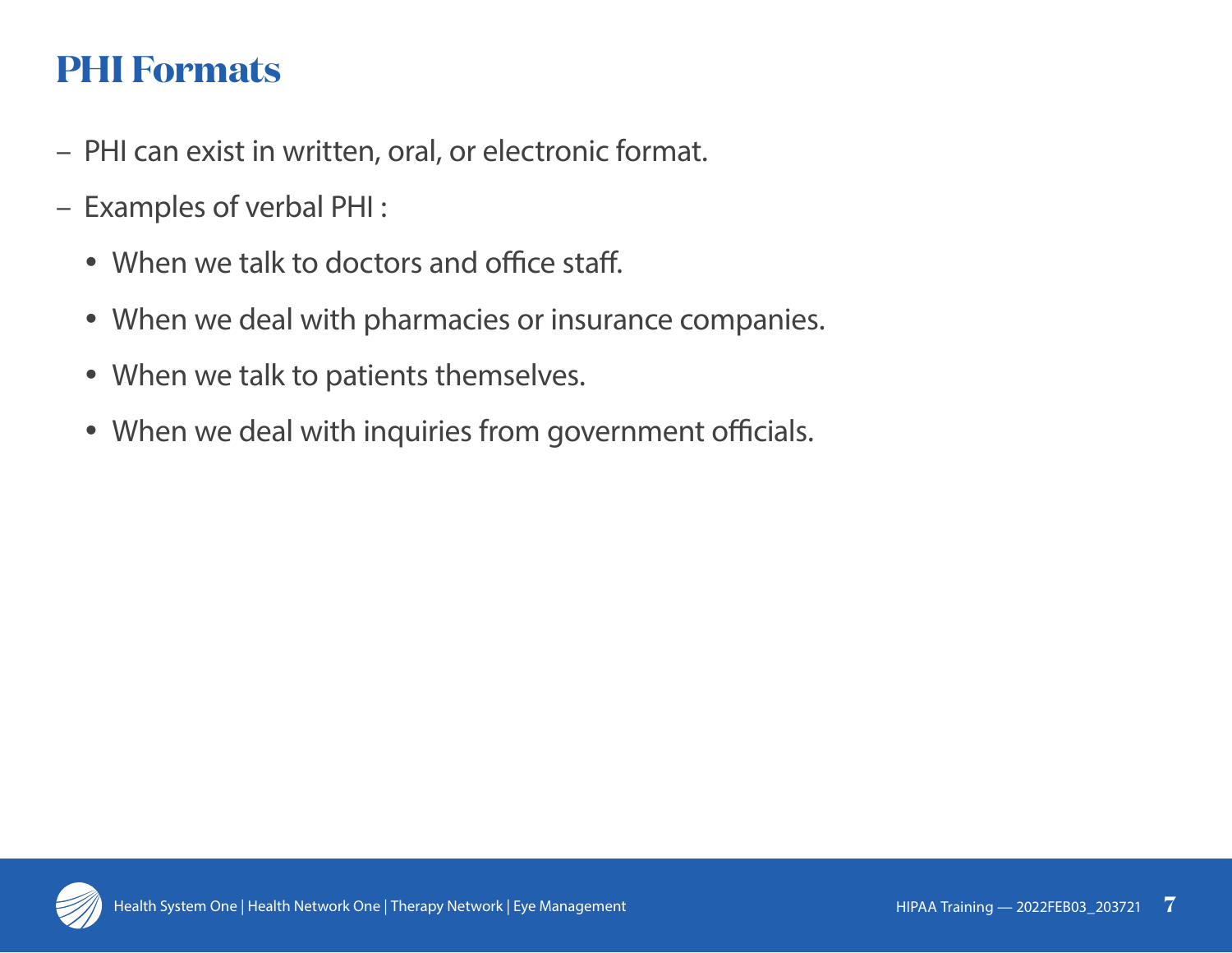## **Examples of an Individual's Health Information:**

- Information that describes a medical condition, such as a diagnosis or diagnosis code
- Information that identifies a medical procedure or treatment, like a procedure code
- A prescription
- A medical chart
- Vital signs or medical test results
- The record of a doctor's appointment
- A medical claim form
- A patient's eligibility information, membership in a health plan, or insurance information

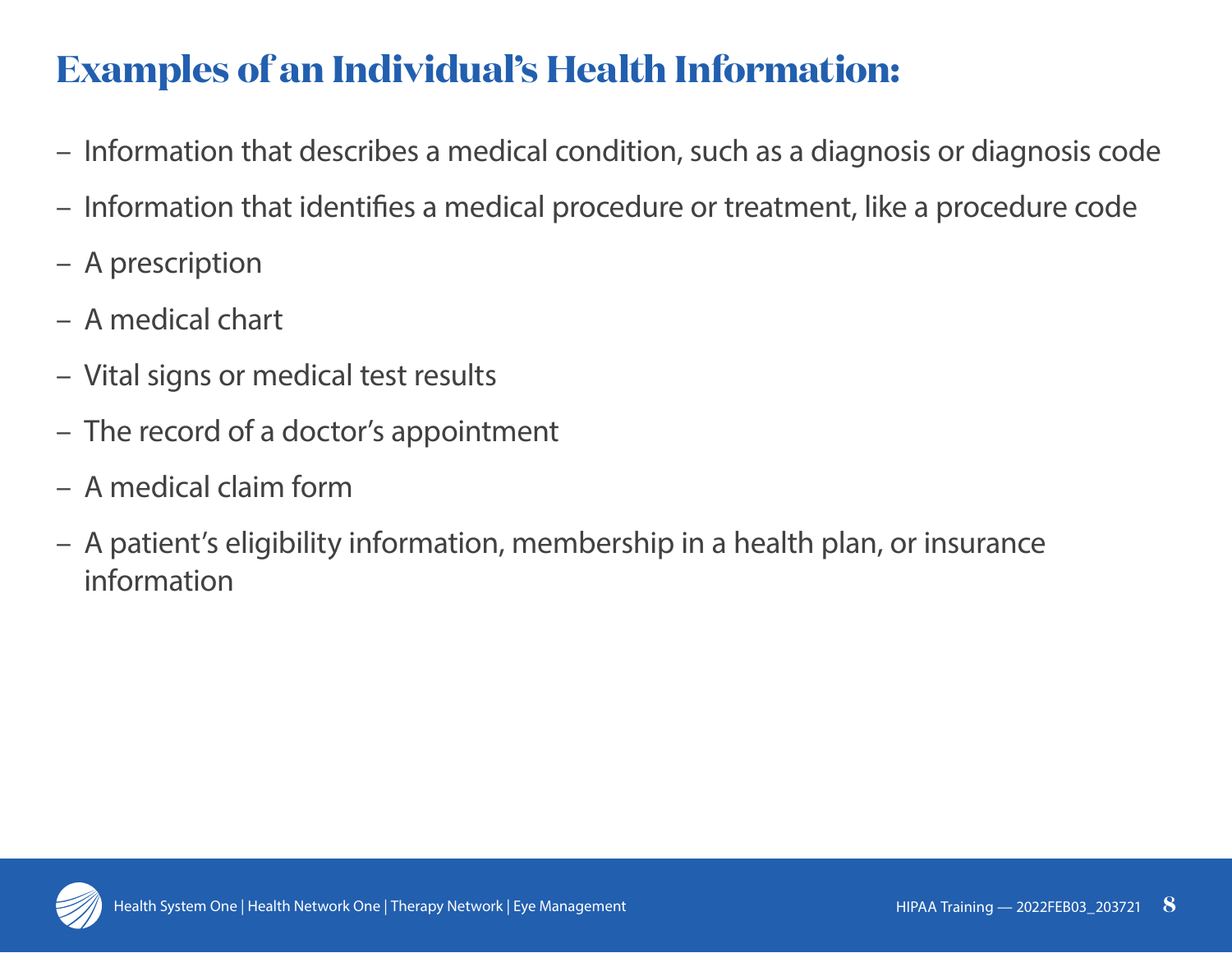## **PHI Safeguards**

- The improper use or disclosure of sensitive information presents the risk of identify theft, invasion of privacy, and can cause harm.
- Breaches can also result in criminal and civil penalties for both the ACE and those individuals who improperly access or disclose sensitive information.

We must safeguard all patients' PHI whether it is in written, electronic, or oral form. The following pages cover some of the methods that we should use to safeguard PHI, including these:

- Oral, Telephone and Voice Mail Safeguards
- Mail Safeguards
- Fax Safeguards
- Computer Safeguards
- E-Mail Safeguards

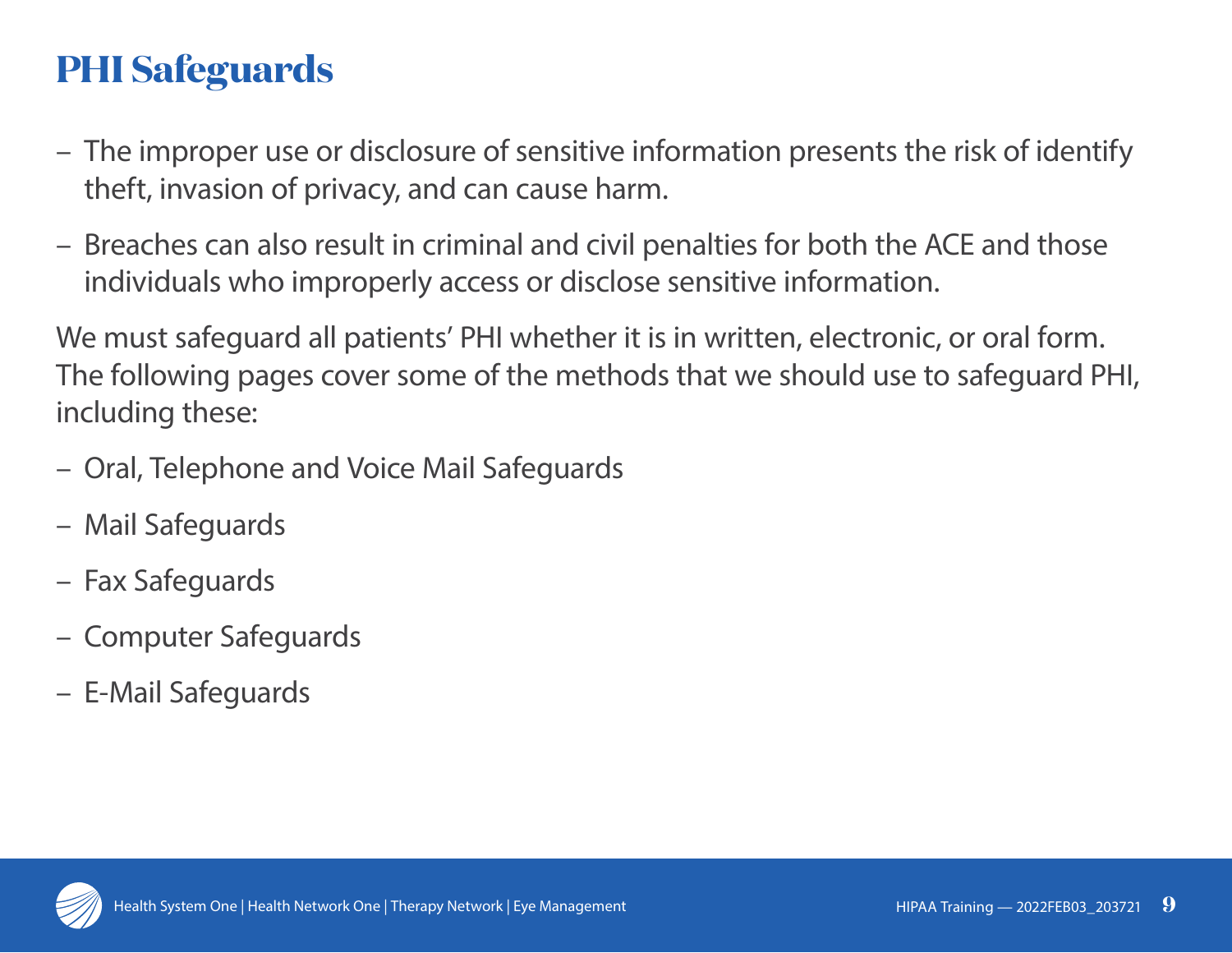#### **Oral, Telephone/Voice-mail safeguards:**

- Do not talk about an individual's PHI in public areas within the workplace, such reception area or break room, or outside of the workplace.
- Do not play back voice mail messages with the speakerphone button on.

#### **Mail Safeguards:**

– Make sure that open mail containing PHI is not left sitting in a public area.

#### **Fax Safeguards:**

- Always use a cover sheet that includes a confidentiality statement.
- Double-check the fax number you are sending the information to.
- Whenever possible, use a fax directory or call the recipient immediately before and after sending the fax, to ensure that it is expected, and is picked up promptly.

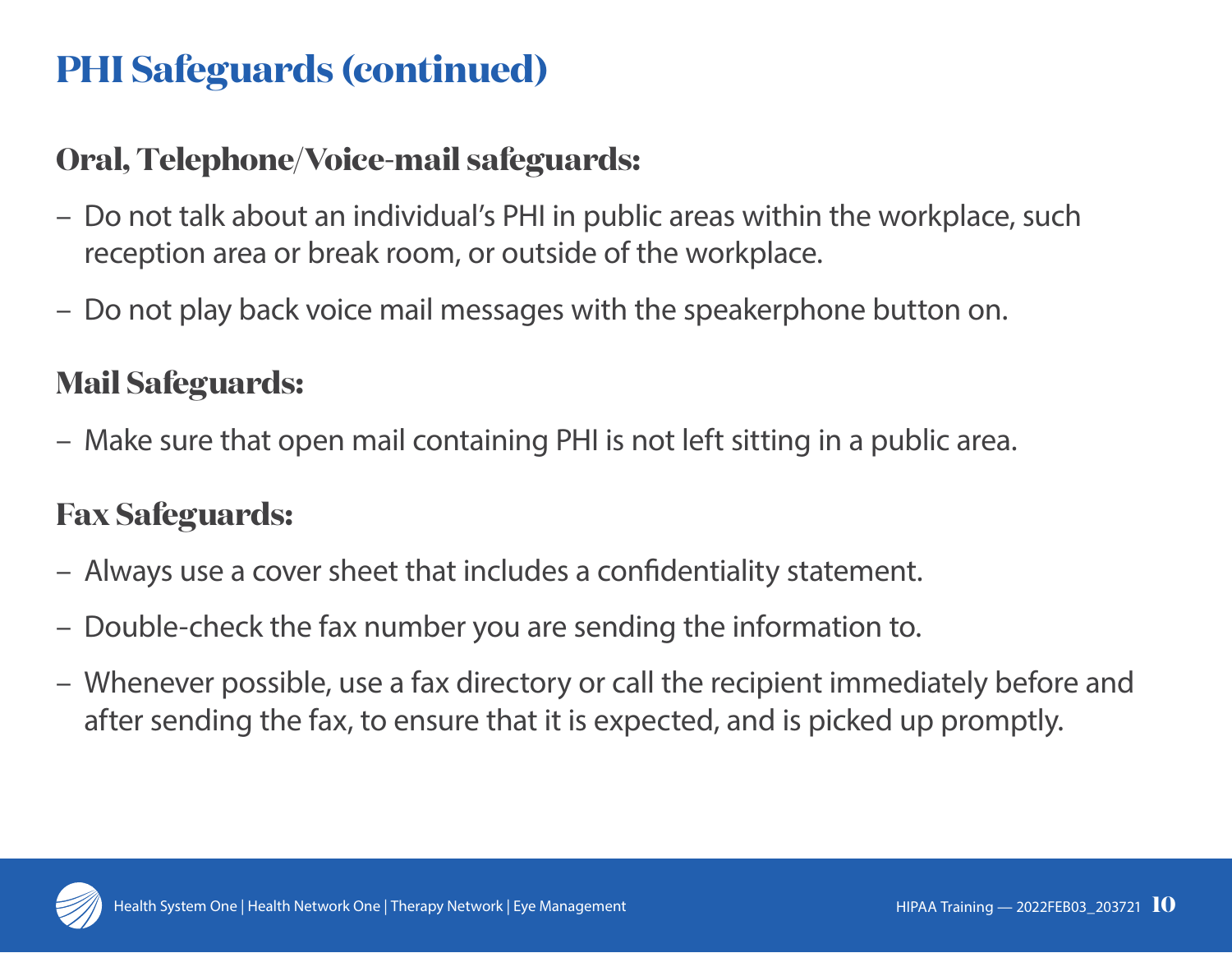#### **E-Mail Safeguards:**

- Emails containing PHI must be sent secured and encrypted.
- As an information security measure, do not use your personal emails to receive or share the confidential and protected health information of our members.
- Please follow the guidelines below when sending PHI via email:
	- Include the minimum necessary of PHI to complete the purpose of the message.
	- Ensure that the address of the recipient is correct and that the document included in the message (if any) is correct.
	- Encrypt all emails to external persons outside the company.
	- Do not send PHI in email unless email is encrypted.
	- Never put any PHI in the subject line of emails.

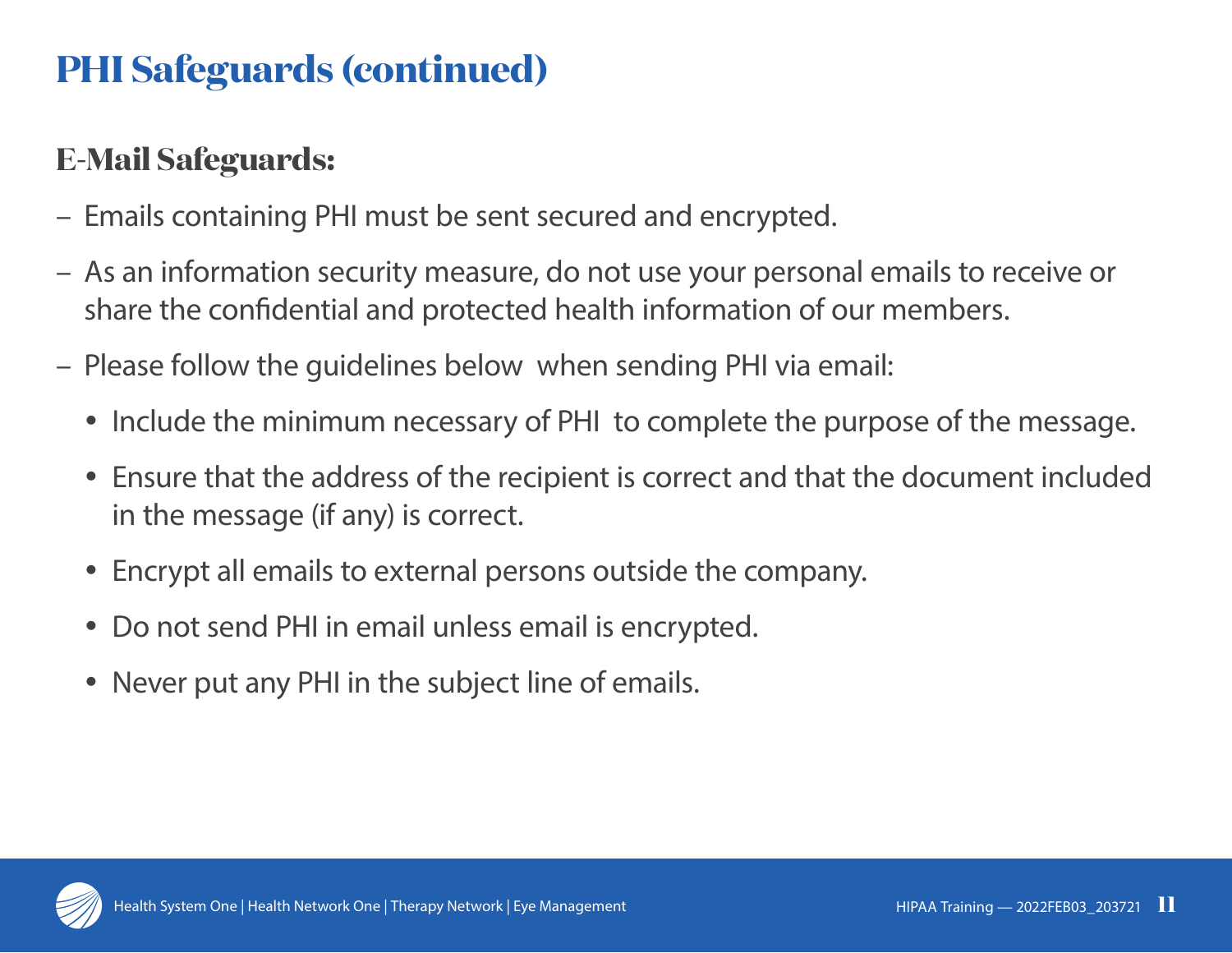#### **Computer Safeguards: Password Management**

- Create a unique, strong password or PIN for each account or device and keep your credentials secure.
	- Don't use personal or easy-to-guess information when creating a password.
	- Make a password complex by adding numbers, multi-case letters (upper and lower), and symbols.
	- Mix numbers into the center of your password.
- Password Policy Guidelines:
	- A minimum of 8 characters long and contain at least a mix of THREE of the following FOUR properties:
		- Lowercase letters (a-z)
		- Uppercase letters (A-Z)
		- Numbers (0-9)
		- $\circ$  Symbols (!" $\hat{A}E\hat{S}\% \hat{S}\hat{S}^*$ )
- Strong password example: B5rCo5#44E4, M1c3nm3n, Goo\*stov

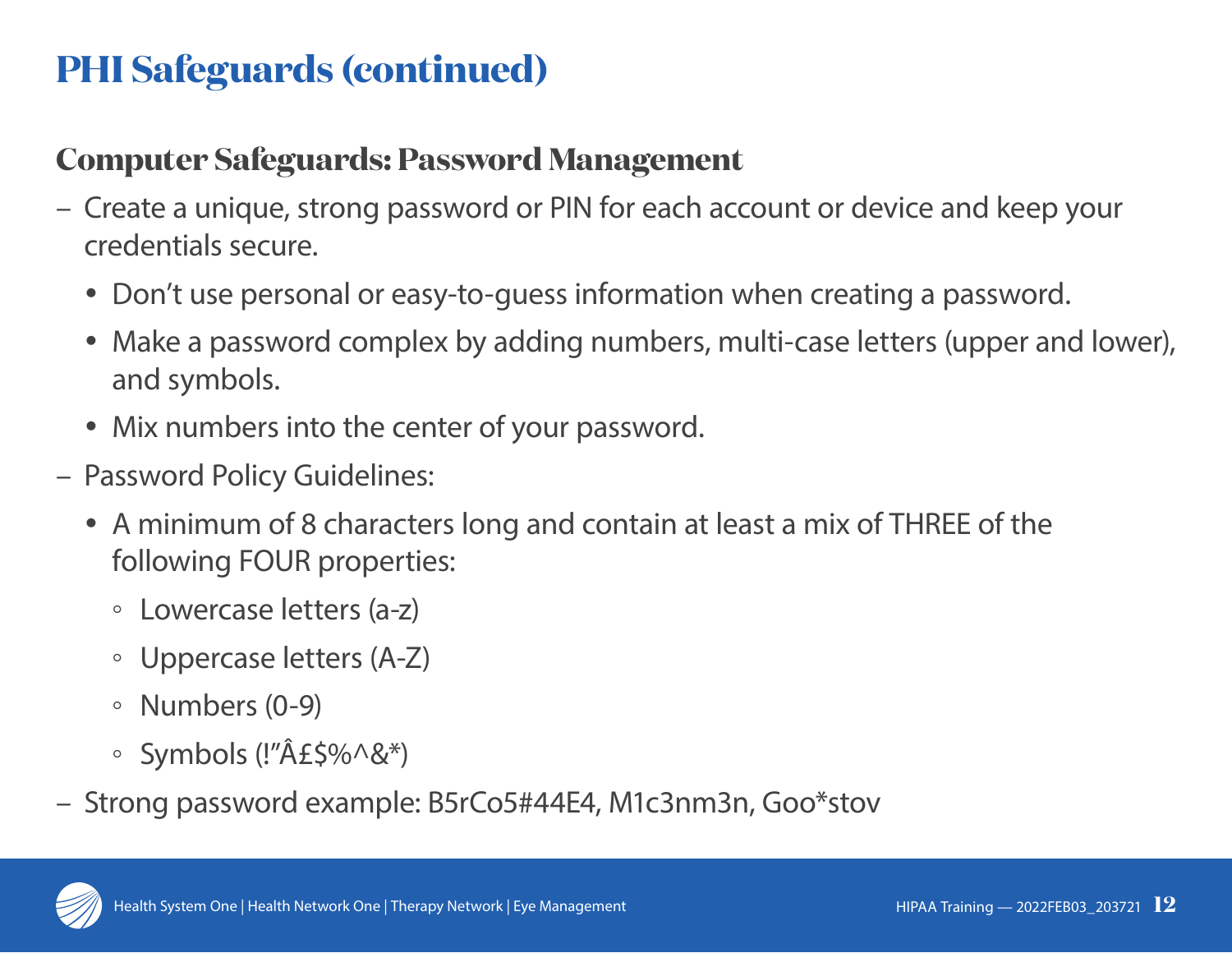#### **Password Management Don't:**

- Reveal your password to anyone.
- Share your password to your supervisor, Service Desk employee, or a family member.
- Allow anyone else to use your User ID and password.
- Reveal your password on questionnaires or security forms.
- Store your passwords in a file on any computer system.
- Re-use the same password
- Write your passwords down and store them anywhere in your office.
- Place your passwords into email messages or other forms of electronic communication.

#### **Remember: Change all passwords frequently and keep your passwords secret.**

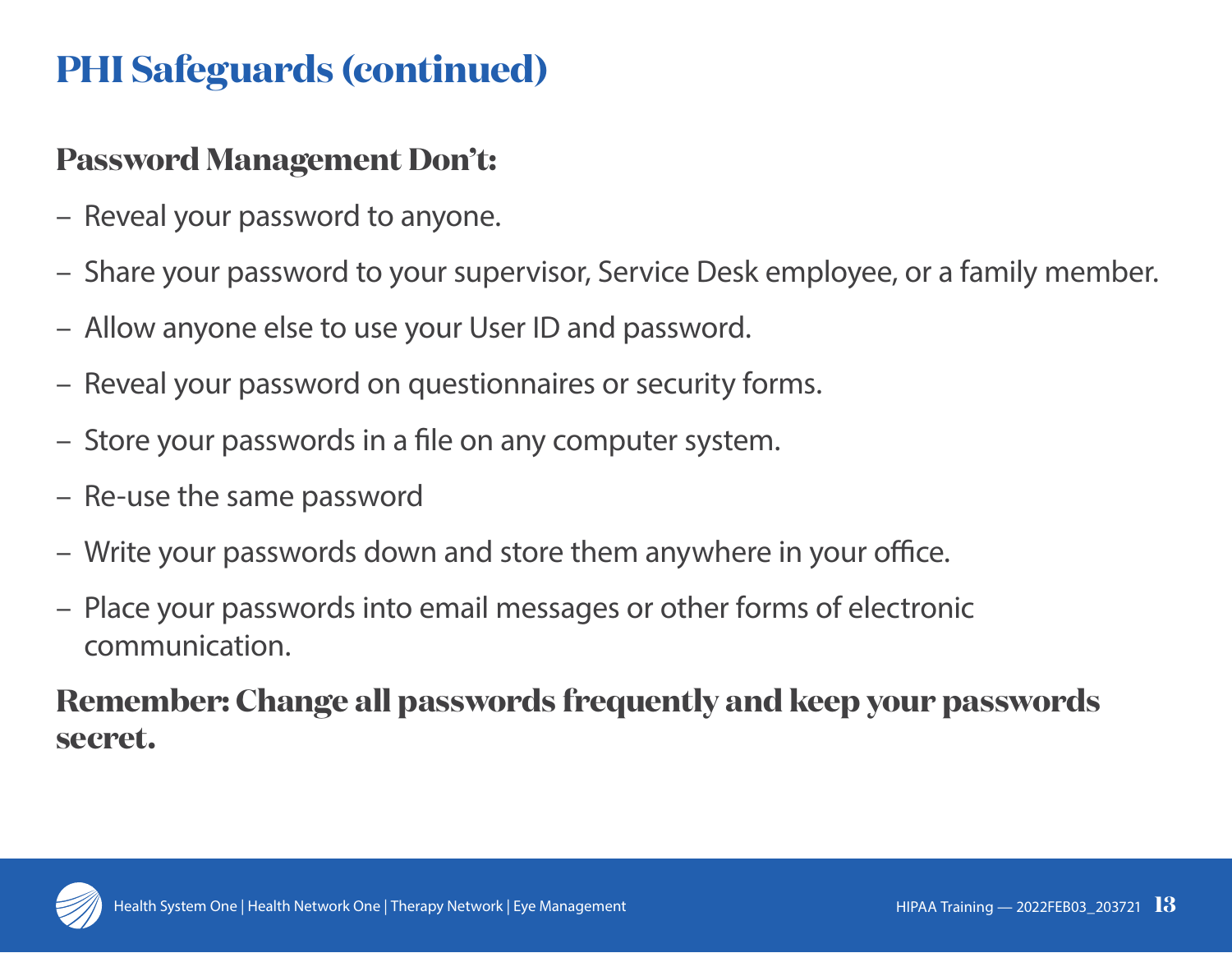## **Privacy Rule**

#### **Purpose:**

- Protects the confidentiality of PHI in all formats (paper, verbal, and electronic).
- Grants the members understanding and control of how their PHI is used.
- Ensures that PHI is used for health purposes only.
- Establishes that PHI can only be disclosed for treatment, payment, or health care operations (TPO) or with the consent (valid authorization) of the individual.
- Establishes individual's rights with respect to their health information.
- Establishes the notification process for HIPAA Breaches.

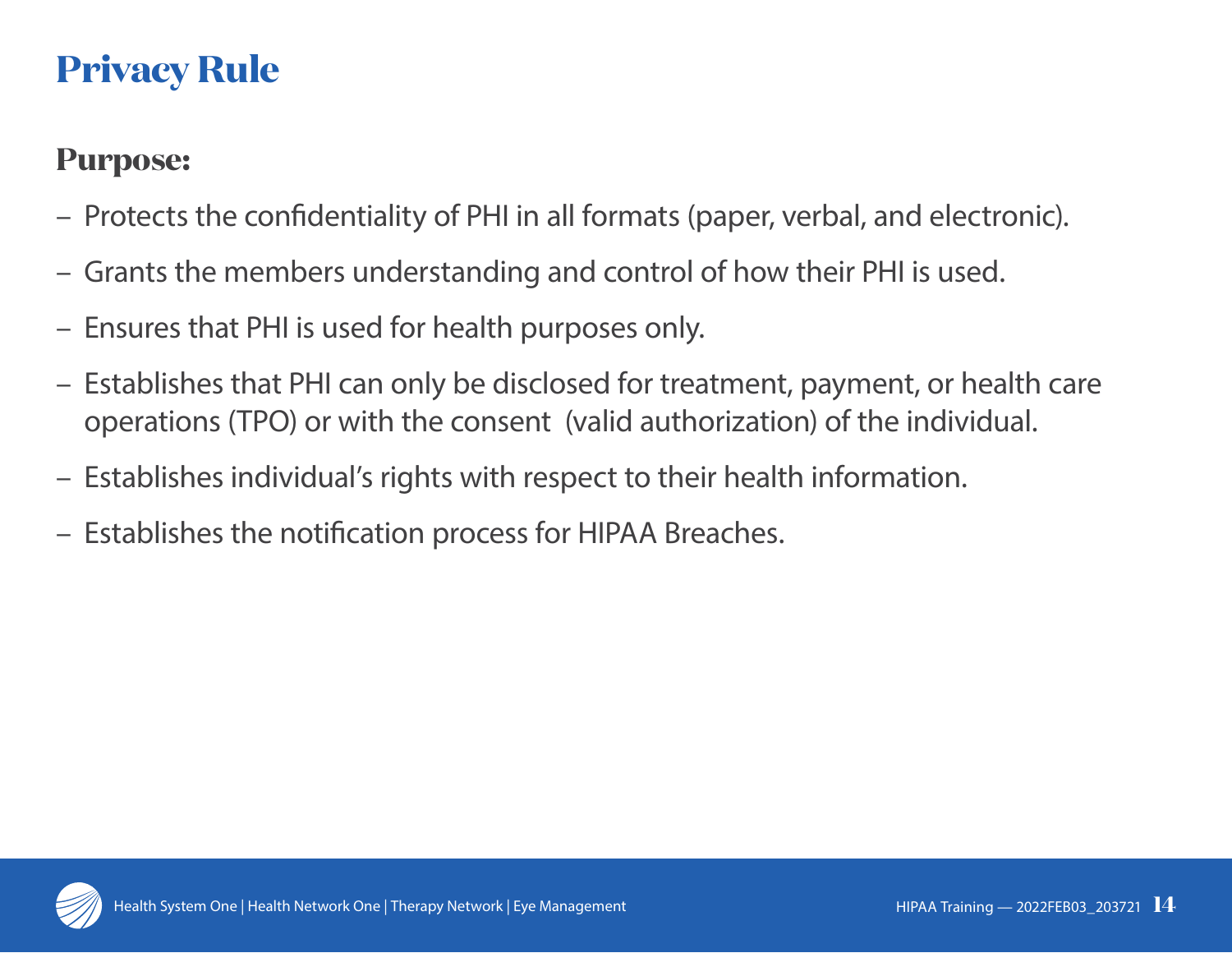## **What does the Privacy Rule require providers and health plans to do?**

- Notify the individuals about their privacy rights and how their information can be used and disclosed.
- Adopt and implement processes in their practices, hospitals, or plan.
- Train their employees to understand the privacy processes.
- Designate a responsible person to ensure that the privacy processes are applied and followed.
- Ensure that the records containing PHI are not exposed or available for use by unauthorized persons.

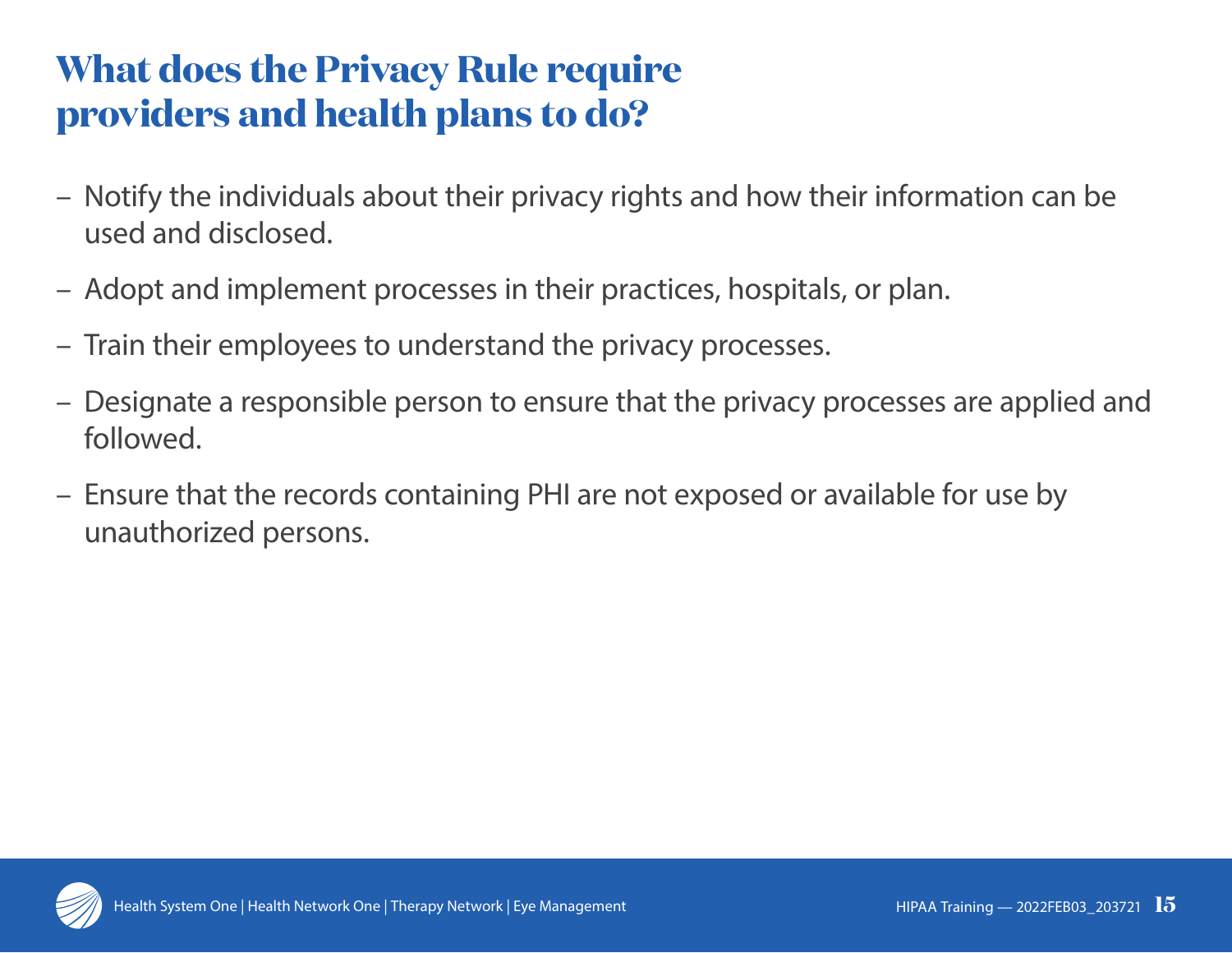## **Permitted Uses and Disclosures of PHI45 CFR 164.502**

The use and disclosure of PHI is permissible:

- For **TPO**: treatment, payments and healthcare operations.
- When a **valid written authorization exists from the individual**, authorizing the use and disclosure of his/her PHI to a third party (representative).
- To a family member or friend that is involved with the medical care or payment of the medical care of the individual and the individual has the opportunity to accept/object the use or disclosure.
- For health oversight activities.
- When it is required by law.
- For law Enforcement Purposes or National Security.
- For judicial and administrative proceedings.
- For Forensic Pathologist, Judges and Funeral Directors.
- To avert a serious threat to health or safety .
- Among others.

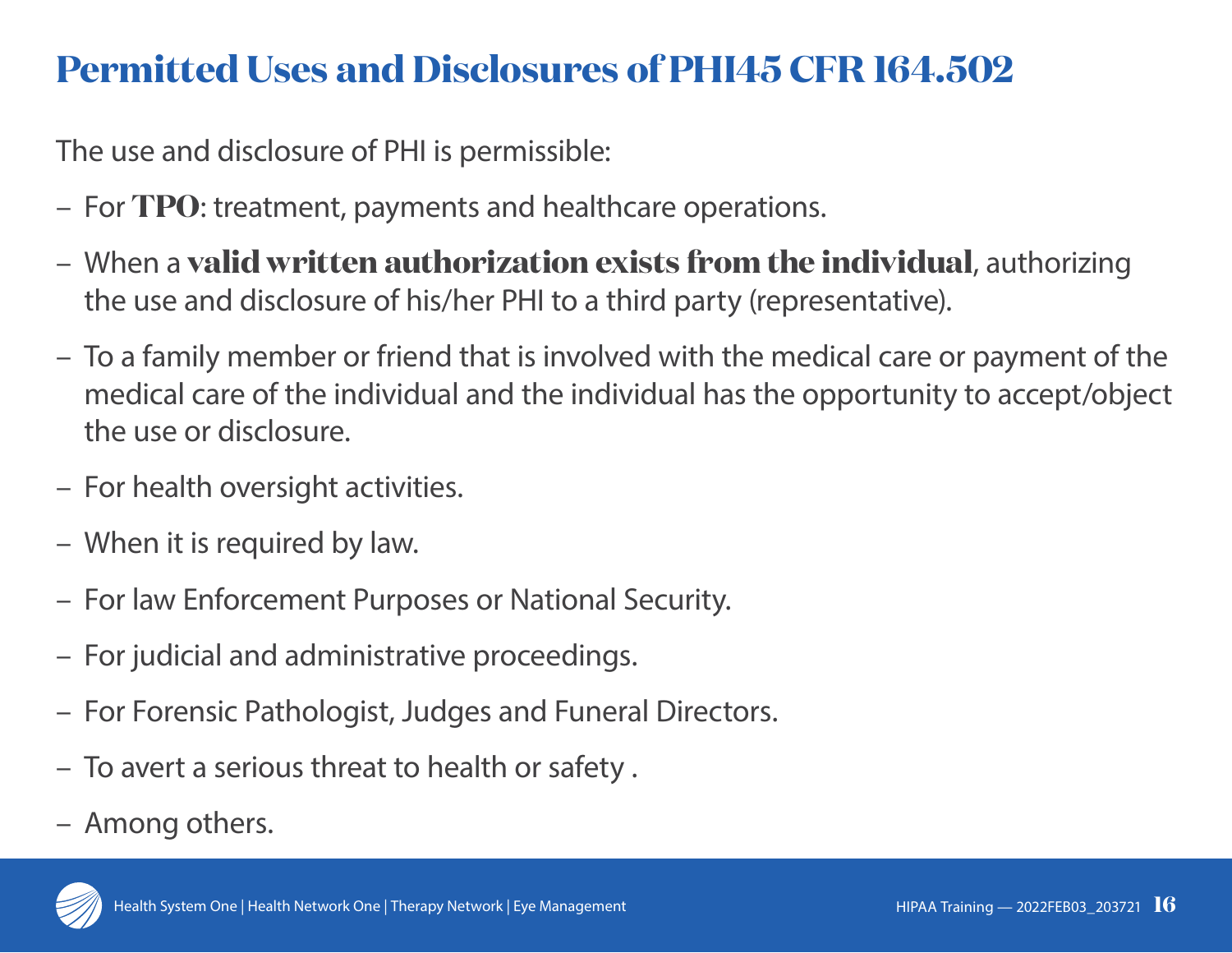## **Accounting for Disclosure**

- We must be able to tell patients if their PHI is given to other parties.
- We are not required to account for disclosures if the patient authorized the disclosure.
- The Office of the Privacy Official handles all these requests.



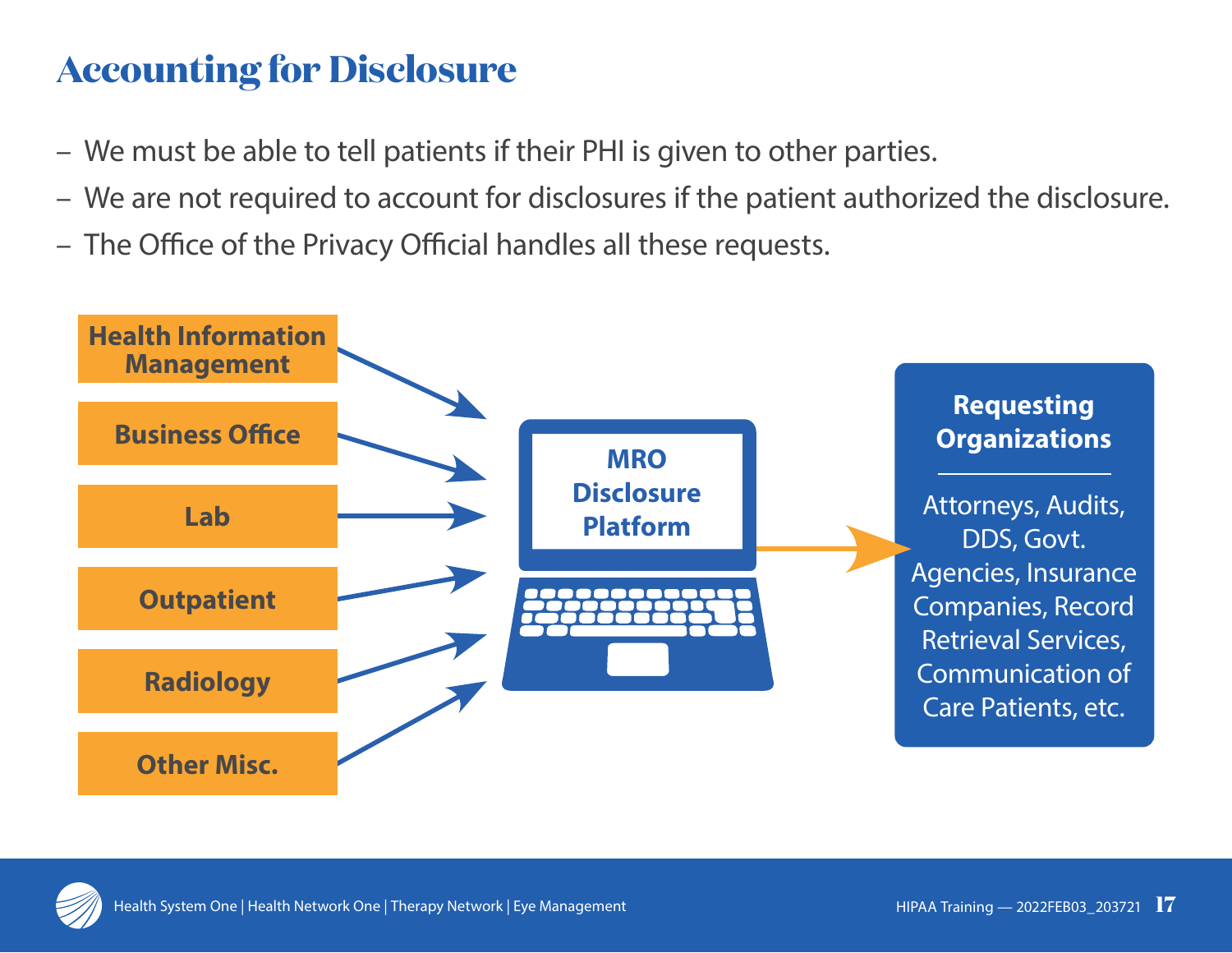## **Reporting Privacy or Security Concerns**

The following require immediate notification to the HIPAA Team at: HIPAA@healthsystemone.com

- Sensitive, confidential or proprietary information (excluding PHI) is lost, disclosed to unauthorized parties, or suspected of being lost or disclosed to unauthorized parties.
- Unauthorized use of the ACE' information system has taken place, or is suspected of taking place.
- Passwords or other system access control mechanisms are lost, stolen, or disclosed, or are suspected of being lost, stolen, or disclosed.
- Any and all unusual systems behavior, such as missing files, frequent system crashes, misrouted messages, and the like which may be indicative of a computer virus infection or similar security problem.

Unintended use or disclosure of PHI or any HIPAA breach must be reported as soon as it is known to the email address above.

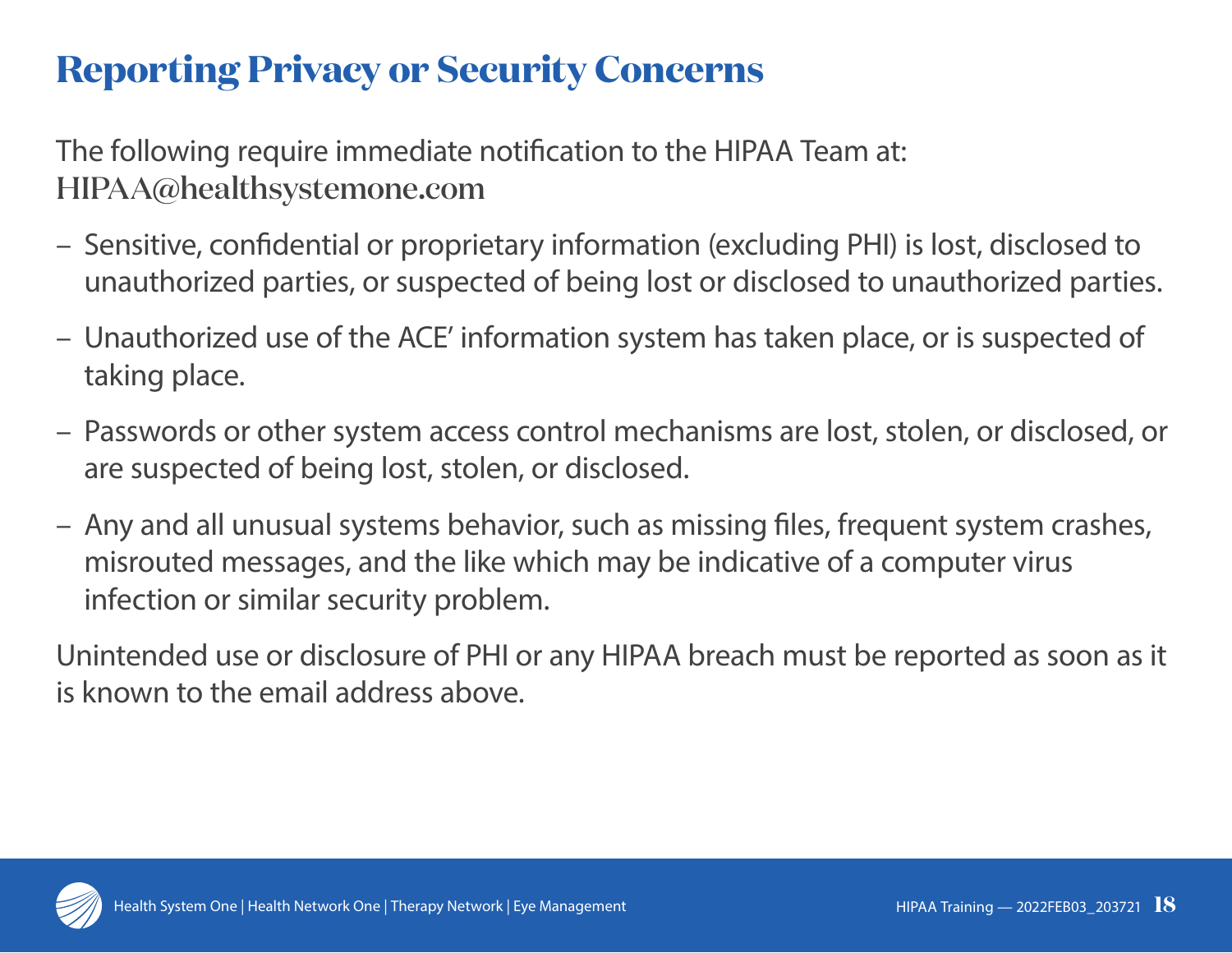#### **Privacy Breach Assessment**

- The use or disclosure not authorized of PHI for HIPAA is presumed to be a breach unless the covered entity or business associate demonstrates that there is a low probability that the PHI has been compromised.
- Risk Analysis to determine if the PHI was compromised can include:
	- The nature and extent of the PHI involved, including the types of identifiers and the likelihood of re-identification.
	- The unauthorized person who used the PHI or to whom the disclosure was made.
	- Whether the PHI was actually acquired or viewed.
	- The extent to which the risk to the PHI has been mitigated.

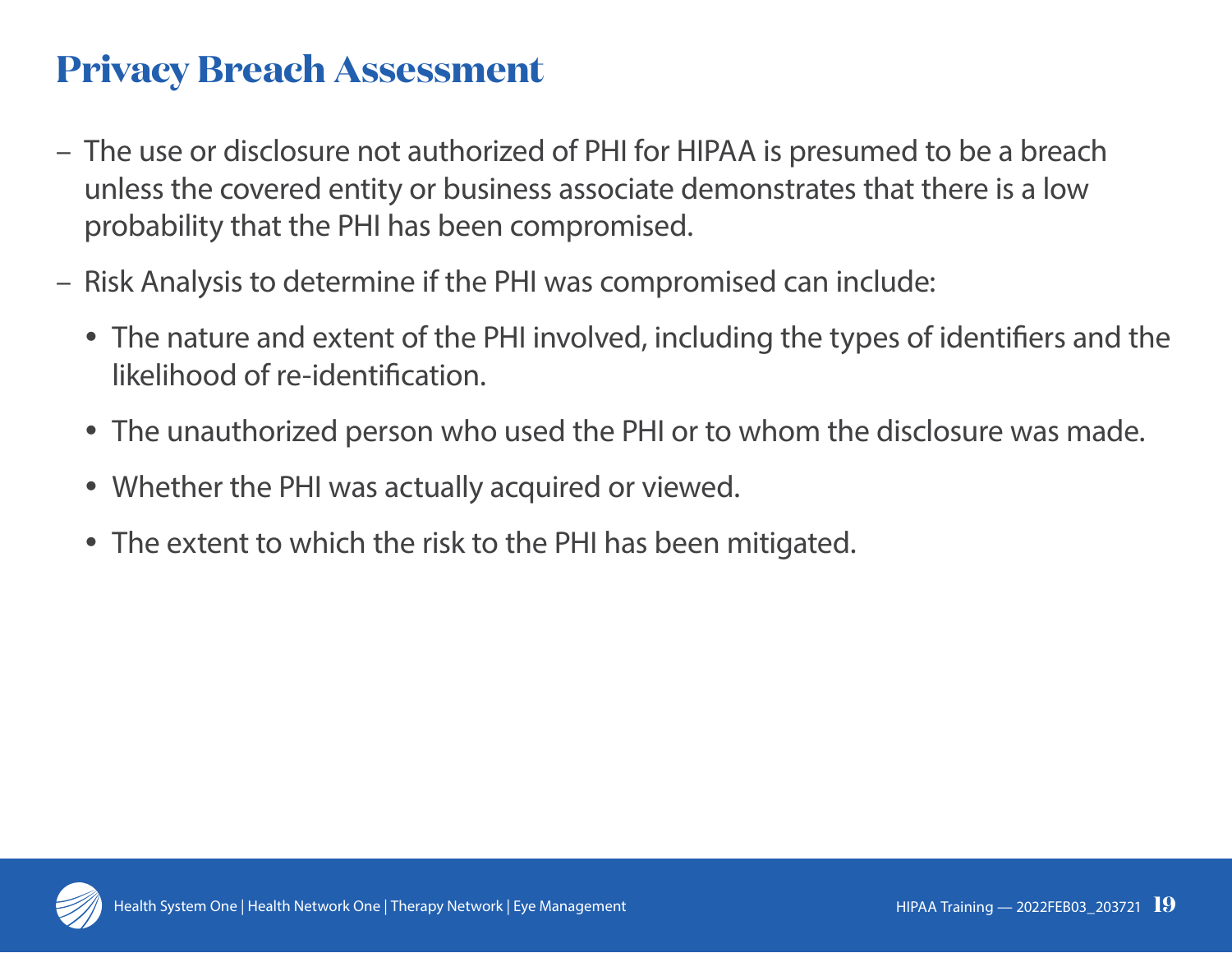## **Examples of PHI Breach**

- Unauthorized disclosure of PHI to a third party in paper or electronically (without a valid authorization).
- Lost, stolen or improper disposition of documents with PHI.
- Access to PHI when its not required for job duties.
- Access of PHI for an improper purpose by an unauthorized person.
- Send unprotected PHI outside the company (e.g. without encryption) and an unauthorized person has access to the information.
- Discuss PHI (such medical results, diagnosis and conditions) with the individual in public areas, where others can hear the conversation.
- Disclose PHI in a manner not permitted by HIPAA.

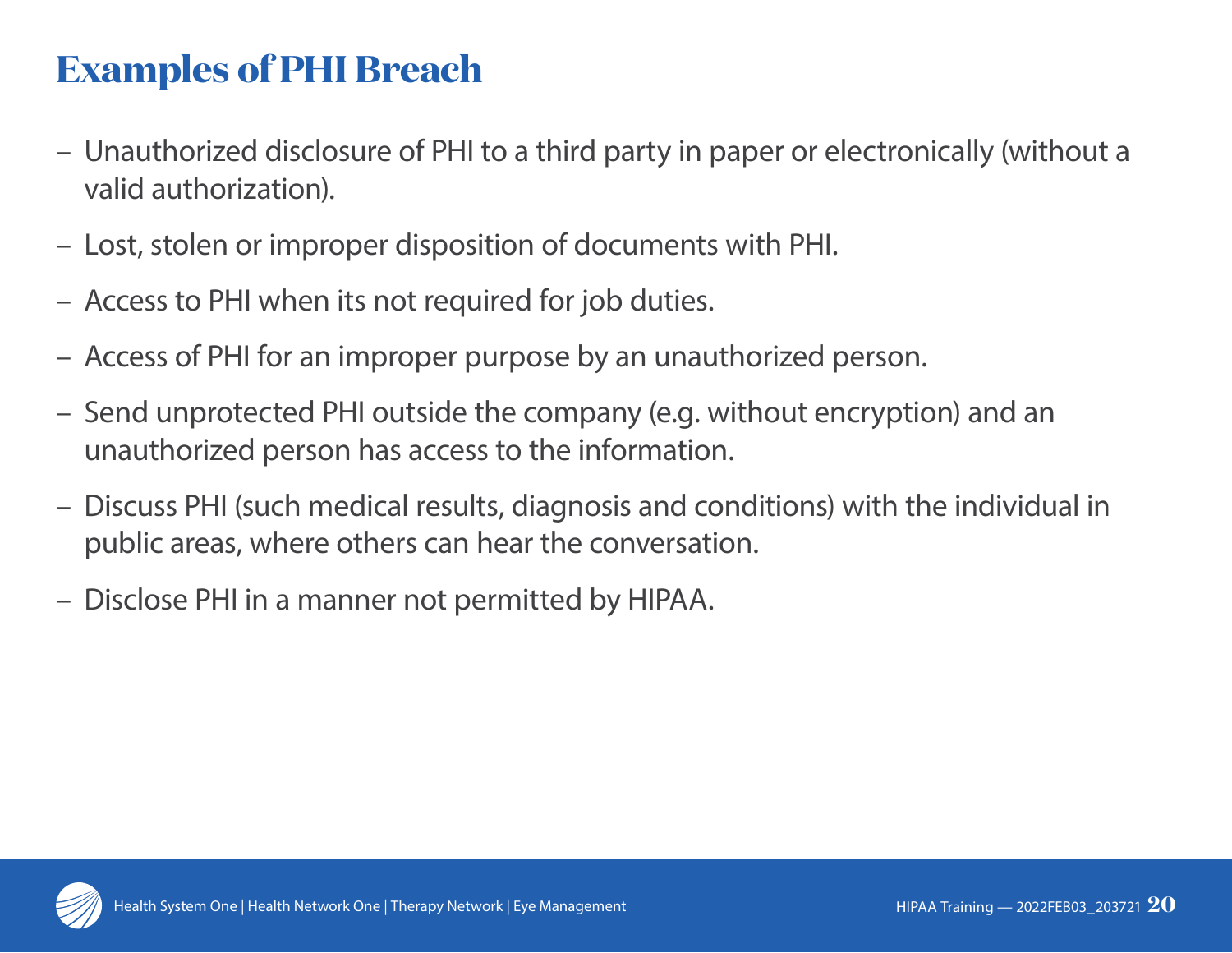#### **Treatment, Payment and Operations**

HIPAA allows the office to do routine things with PHI. These routine things are summarized with the terms "Treatment, Payment and Operations" (TPO).

#### **Treatment: All that is done as part of a patient's medical care, such as:**

- Health care appointments
- Lab testing
- Filling a prescription at the drug store
- Referring a patient to a counselor or specialist
- Reminding a patient about health care or appointments
- Participating in the prior approval process with doctors and hospitals to determine the appropriate treatment for a patient.

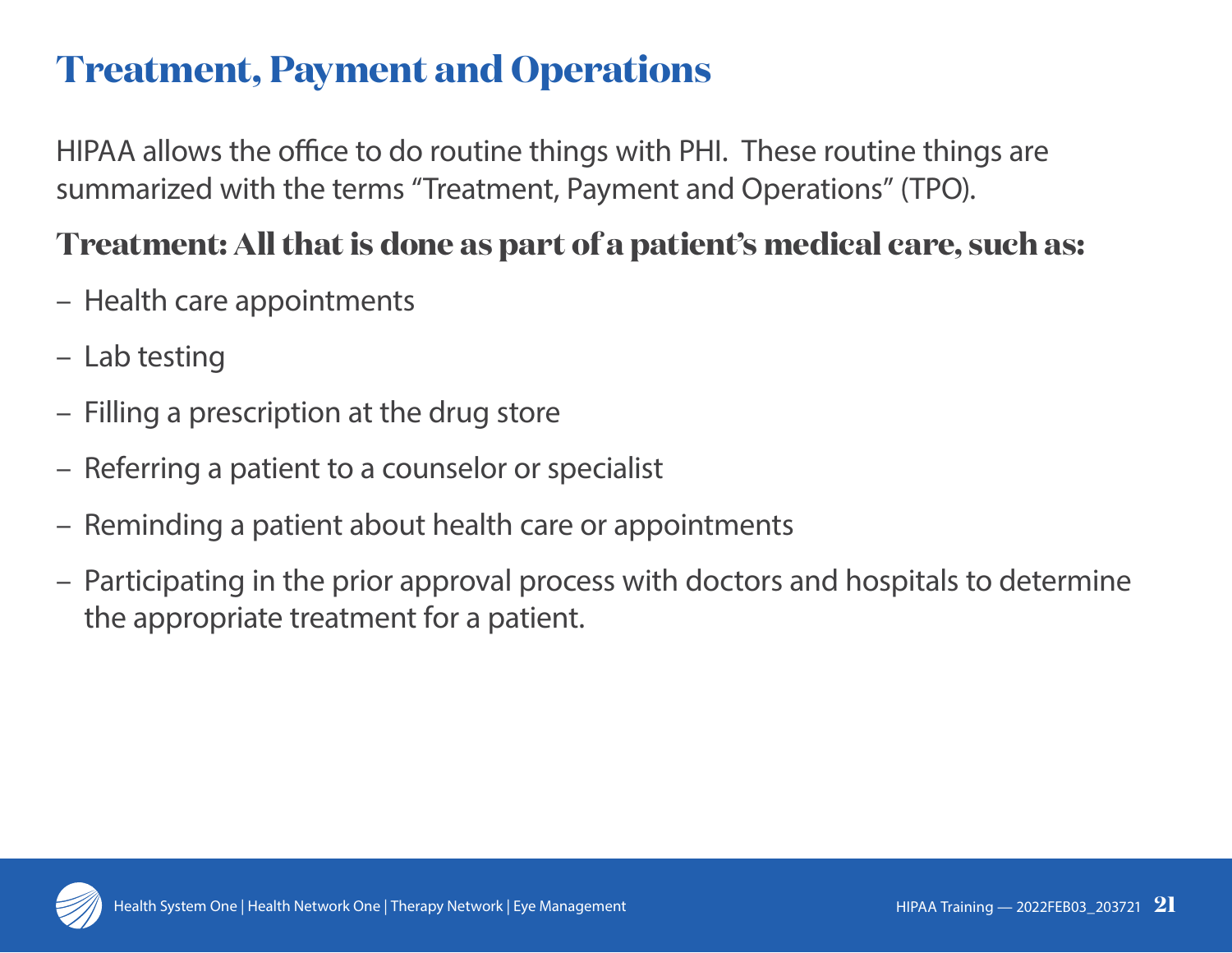## **Treatment, Payment and Operations (continued)**

**Payment: All the activities related to paying for a person's health care, such as:**

- Determining if an individual is eligible for a program
- Coordinating claims with other payers
- Reviewing medical records to decide if a procedure should be paid
- Verifying insurance eligibility or coverage limits
- Discussing claims with providers in person, by correspondence, or on the phone
- Sending a remittance document to providers identifying the patients and procedures that are being paid and denied.

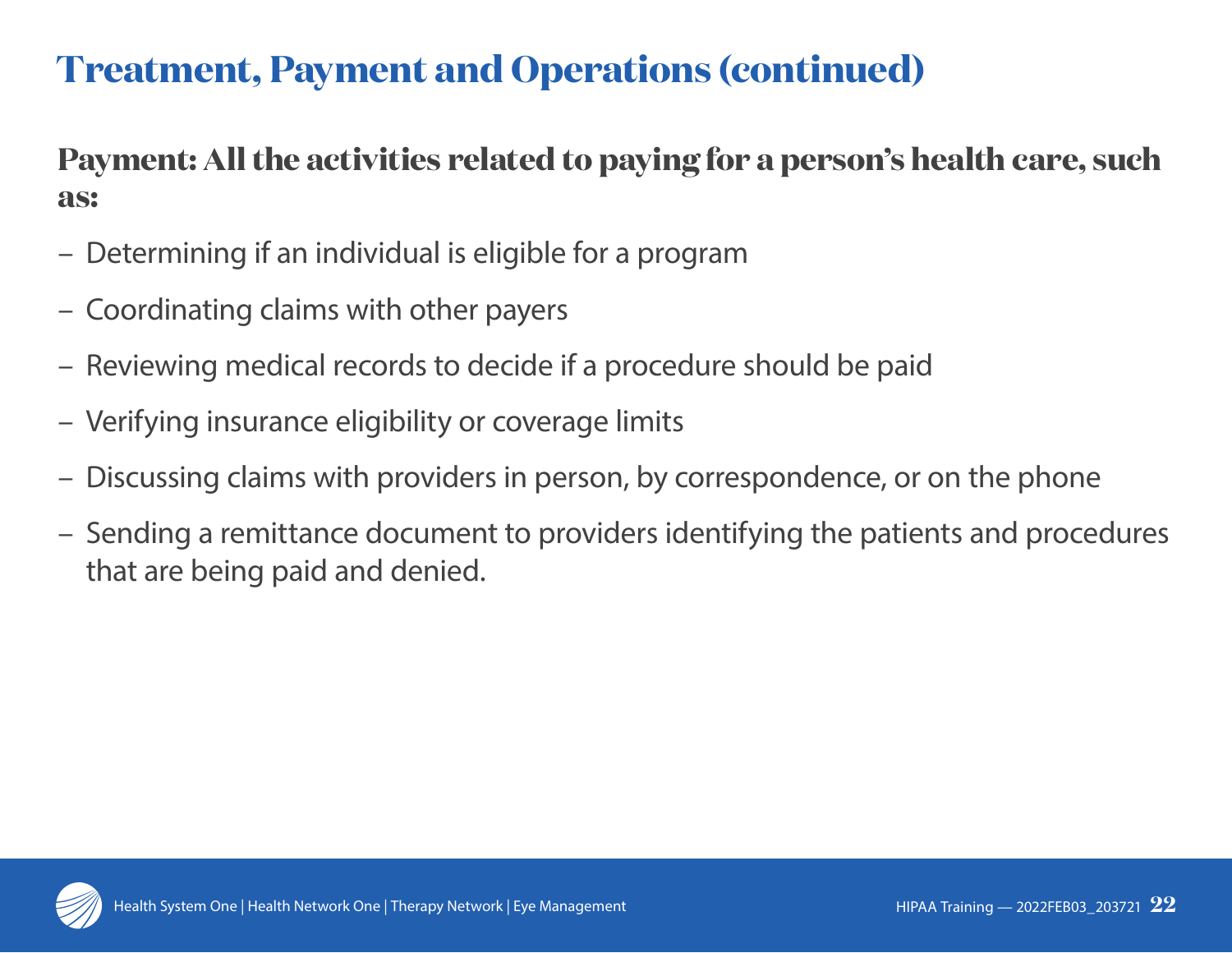#### **Treatment, Payment and Operations (continued)**

#### **Operations: All the activities done to operate divisions that may provide health care services, such as:**

- Auditing
- Rate-setting for contracted providers
- Policy determination for programs
- Fraud and abuse detection
- Employee training
- Legal services
- Contract provider assignment activities

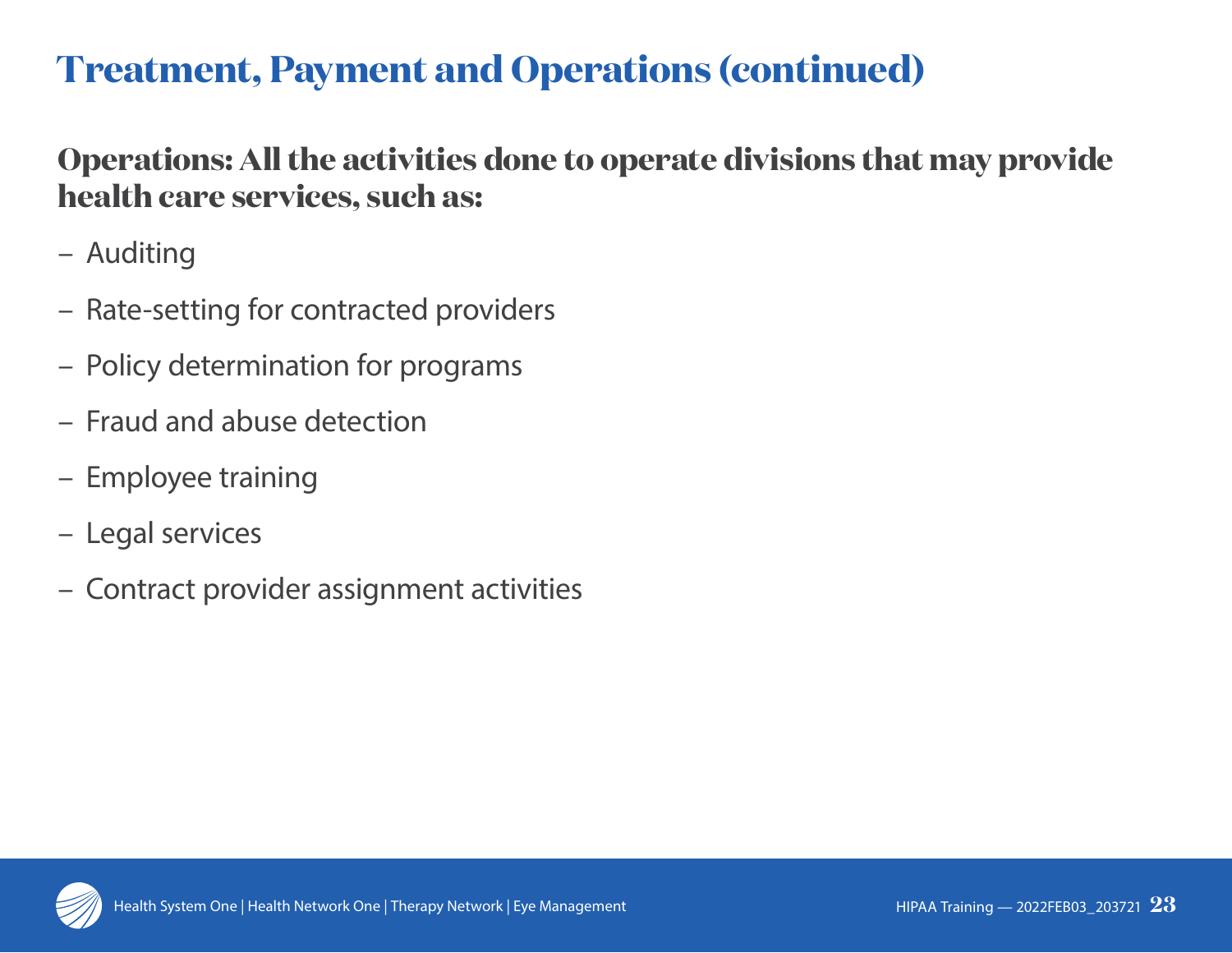#### **Patient Authorization:**

**We must have written authorization from the patient, or the patient's personal representative**, before we can use or disclose PHI for any purpose, with these exceptions:

- Treatment, Payment, and Health Care Operations, or
- As permitted or required by law without authorization

**Psychotherapy notes and HIV/AIDS-related data are especially sensitive. DO NOT RELEASE** them without notifying the Privacy Official.

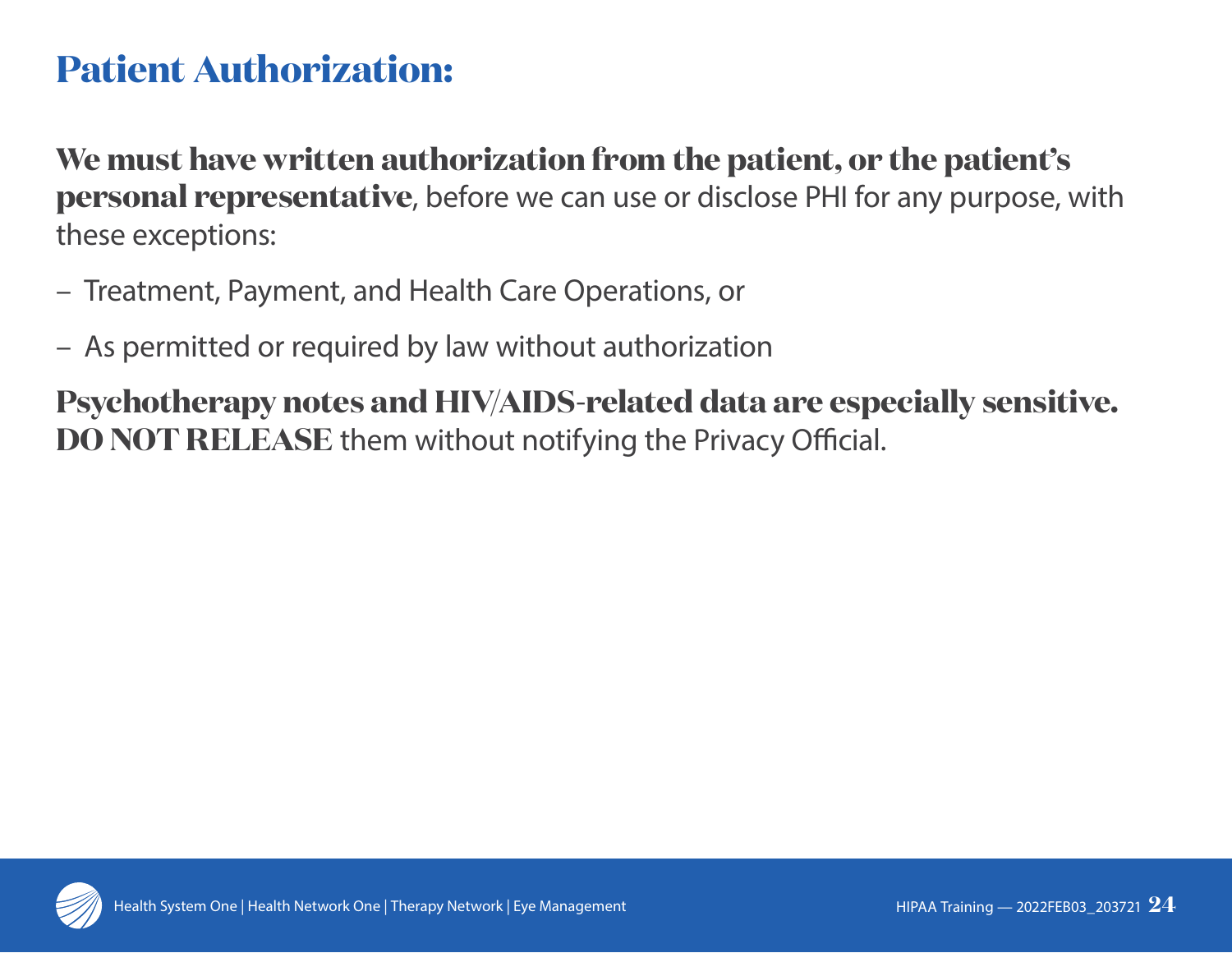## **Individual's Rights under HIPAA**

- **Right of Access:** The Privacy Rule required Covered Entities (e.g. health plans) to provide individuals, upon request, the right to inspect or obtain a copy of their PHI in one or more "designated record sets" maintained by or for the covered entity. (45 CFR 164.524)
	- A covered entity must act on a request for access no later than 30 days after receipt of the request. An extension of 30 days can be made notifying the individual making the request.
	- The plan can send a copy of the PHI directly to a third person designated by the individual, if such request is made in writing, providing the name and address of the third party.
- **Right to Amend or Correct PHI:** Individuals have the right to have covered entities **amend** their PHI in a designated record set when that information is inaccurate or incomplete. (45 CFR 164.526)
	- Covered entities must respond to a request for an amendment within 60 days.

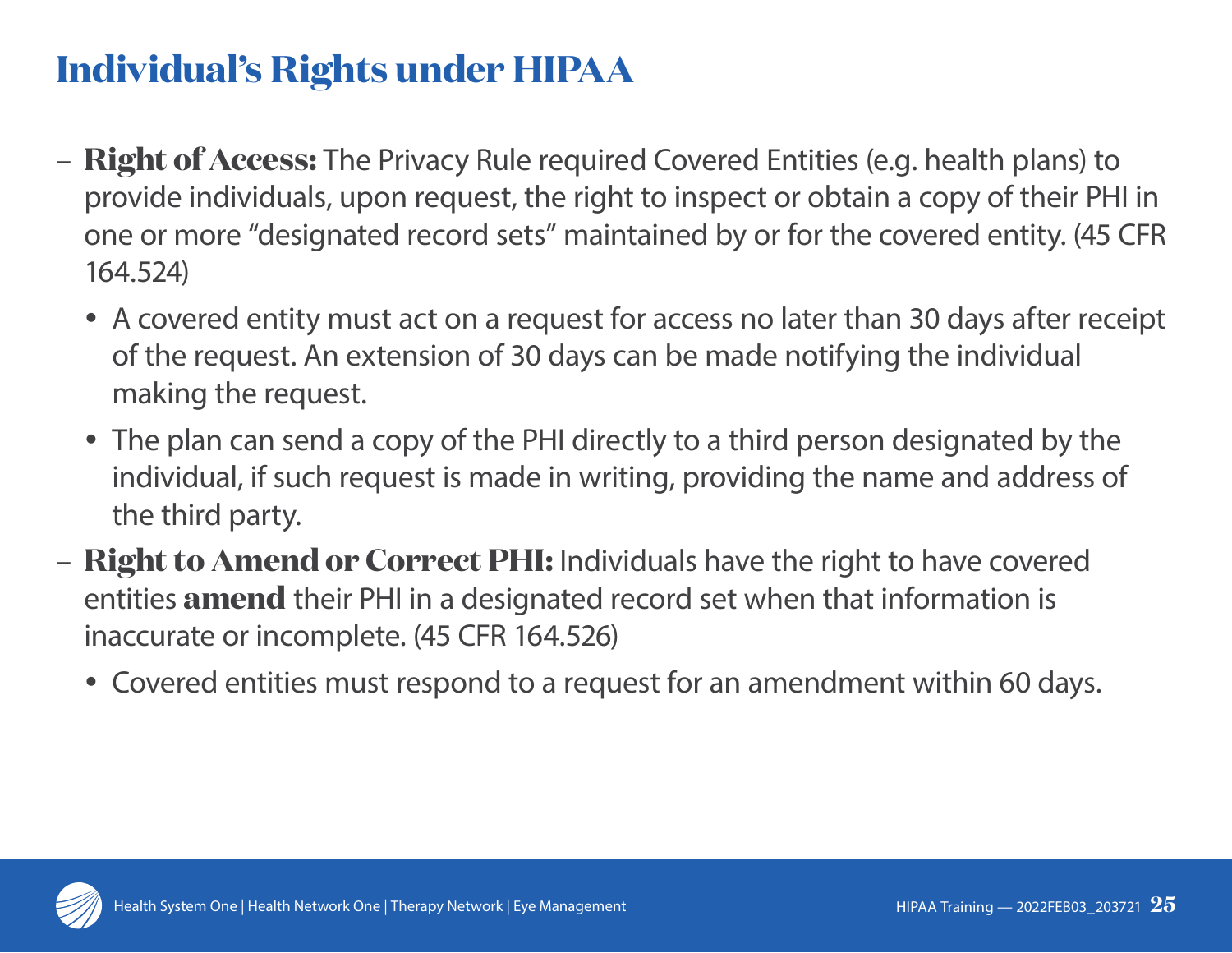## **Individual's Rights under HIPAA (continued)**

- Right to Disclosures of Accounting of PHI: Individuals have a right to an accounting of the disclosures of their PHI by a covered entity or the covered entity's business associates except the disclosures made for one the following reasons:
	- Treatment, payment, or healthcare operations (TPO), pursuant to a valid authorization, to the subject of the information, for national security purposes, to correctional institutions or law enforcement officials for certain purposes regarding inmates or individuals in lawful custody, incident to otherwise permitted or required uses or disclosures. (45 CFR 164.528)
	- Request of an accounting of disclosures of PHI must be acted on no later than 60 days after receipt of the request. An extension of 30 days can be made notifying the individual making the request.

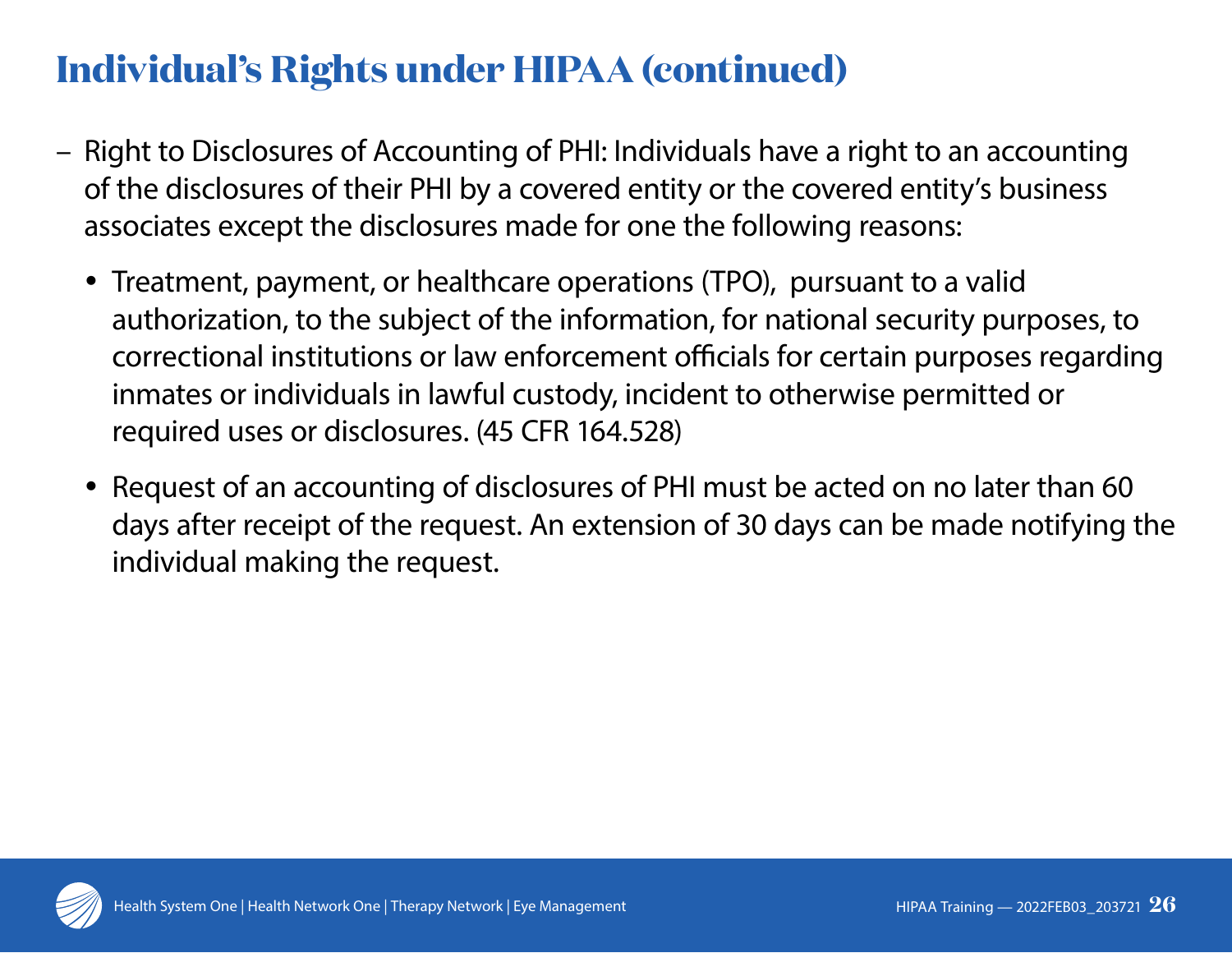## **Individual's Rights under HIPAA (continued)**

- **Request of Restrictions:** Individuals have the right to request that a covered entity **restrict** uses or disclosures of PHI for treatment, payment or health care operations (TPO), disclosures to persons involved in the individual's health care or payment for health care, or disclosures to notify family members or others about the individual's general condition, location, or death. (45 CFR 164.522 (a)).
	- The plan is under no obligation to agree to requests for restrictions. However, if the plan does agree, it must comply with the agreed upon restrictions, except for purposes of treating the individual in a medical emergency and the restricted PHI is needed to provide the emergency treatment.
- **Confidential Communications:** The plan must permit members to request an alternative means or location for receiving communications of PHI by means other than those that the plan typically employs. (45 CFR 164.522 (B))
	- For example: A member can request that the health plan communicate with the individual through a designated address or phone number.
- Health Plans must accommodate reasonable requests if the individual indicates that the disclosure of all or part of the PHI could endanger the individual.

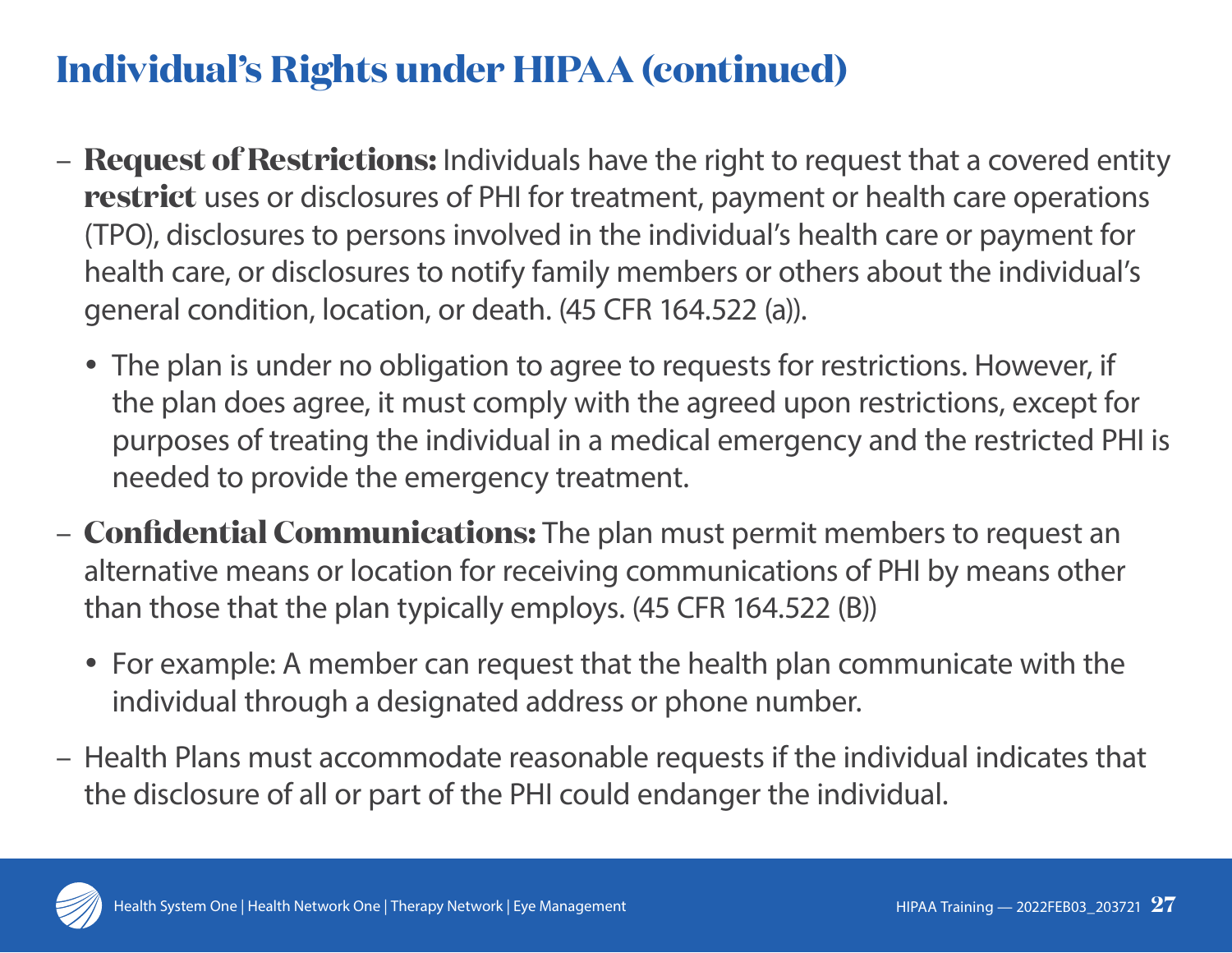## **Releasing a minor's PHI to a parent**

- One of the permitted releases without authorization applies to releasing the PHI of a minor child to their parent(s).
- You can answer a parent's questions about his/her minor (age 17 and under) child without requiring a written consent. However, as in all situations, be helpful but provide only the information that is requested, and nothing more.

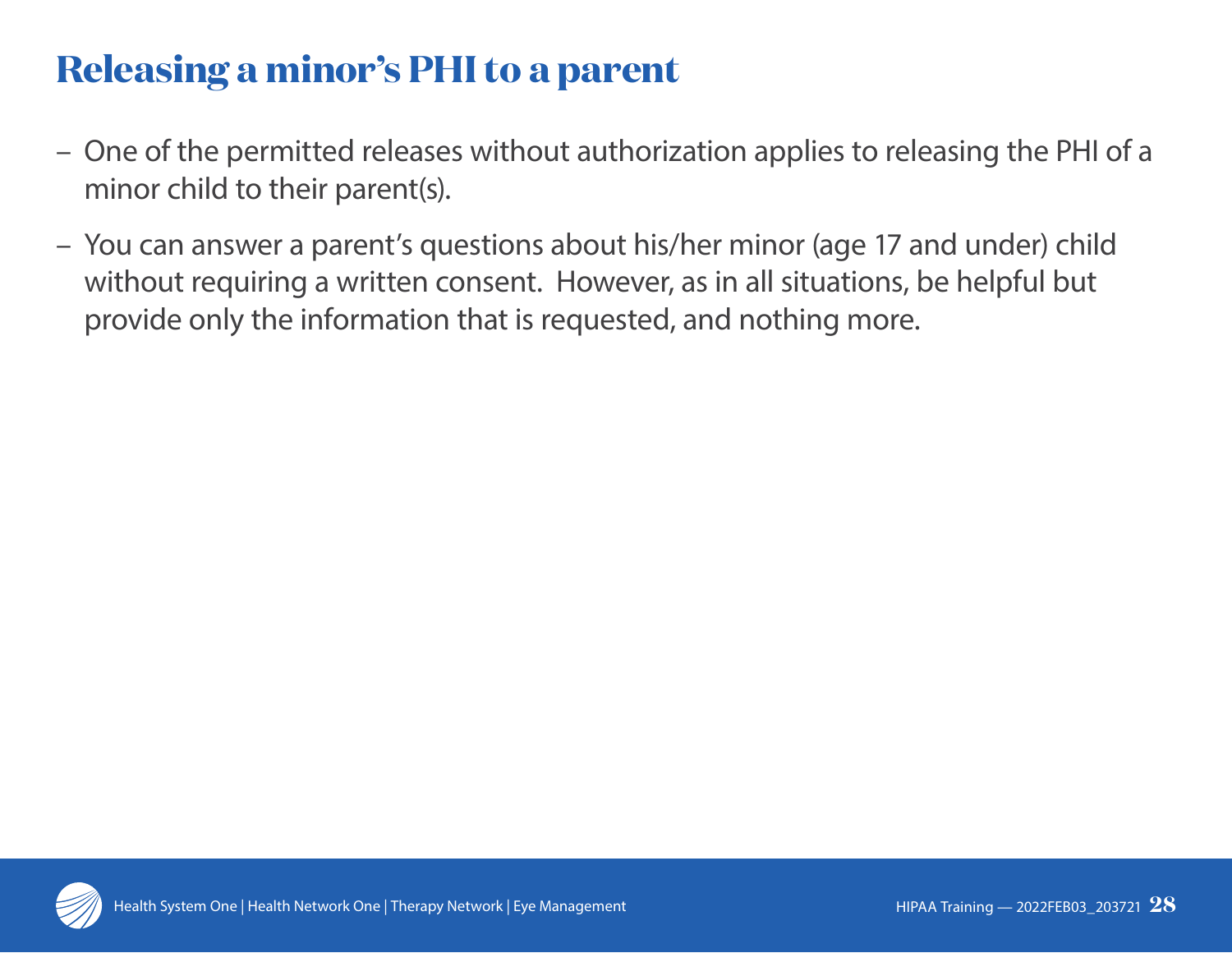## **PHI of a Deceased Individual**

- The Final Rule limits the period of protection of PHI of a deceased individual to 50 years. This is a protection term, not a record retention period.
- The Final Rule also allows the disclosure of PHI of a deceased individual to a family member or close friend who was involved in the individual's care or payment of healthcare prior to the individual's death, unless doing so is inconsistent with any prior expressed preferences of the individual.

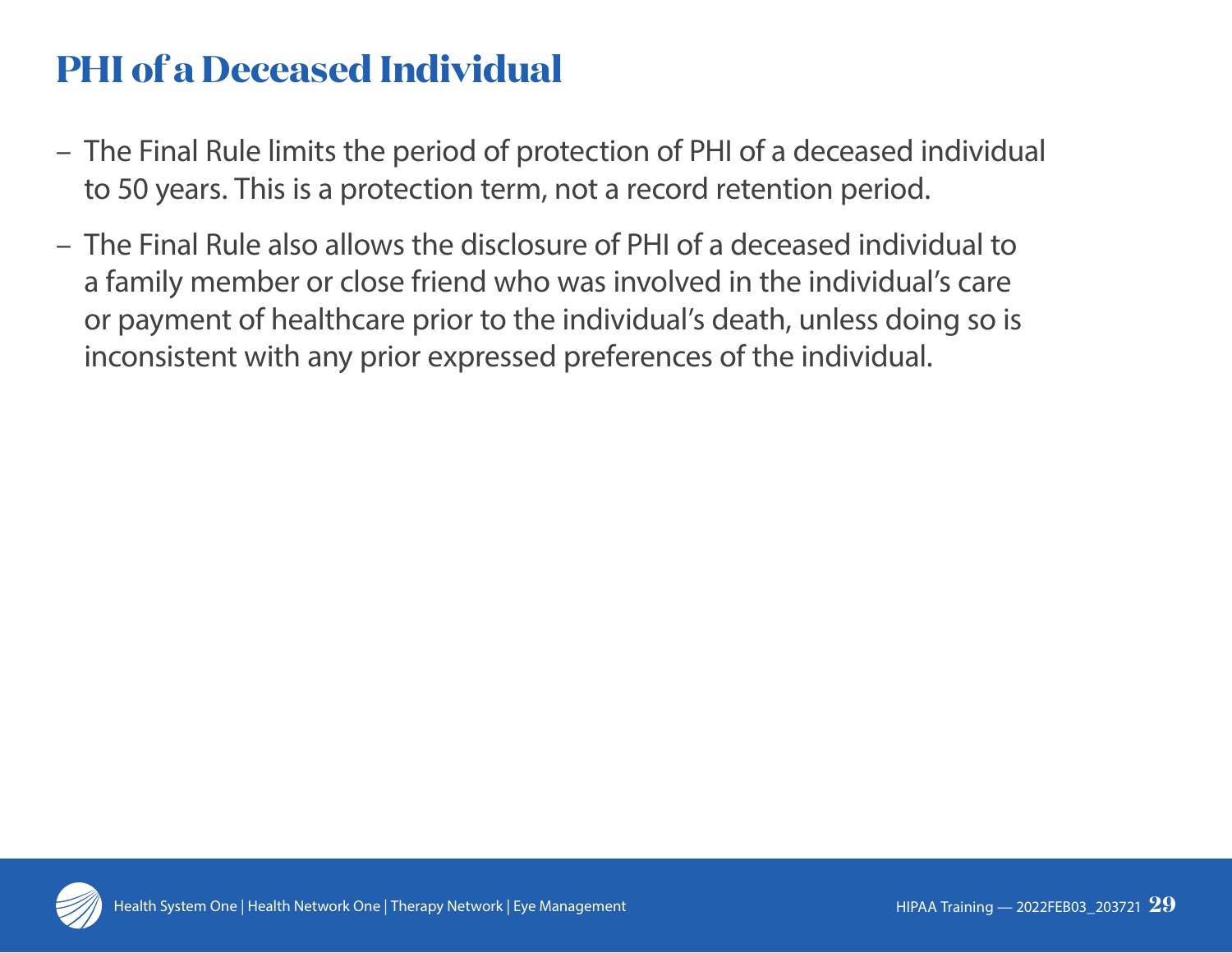#### **Minimum Necessary Rule:**

HIPAA requires that when you use or disclose PHI, you must follow the **"Minimum Necessary Requirement". This means that you must use or disclose only the information requested or needed. Applies to all forms of communication: paper, fax, oral, and electronic communication of PHI.**

- The minimum standard requirement does not apply to:
	- Disclosures to, or requests, by a health care provider for treatment purposes.
	- Disclosures to the individual who is the subject of the information.
	- Uses or disclosures made pursuant to an individual's authorization.
	- De-identified information.
	- Uses or disclosures required by law.
	- Among others.

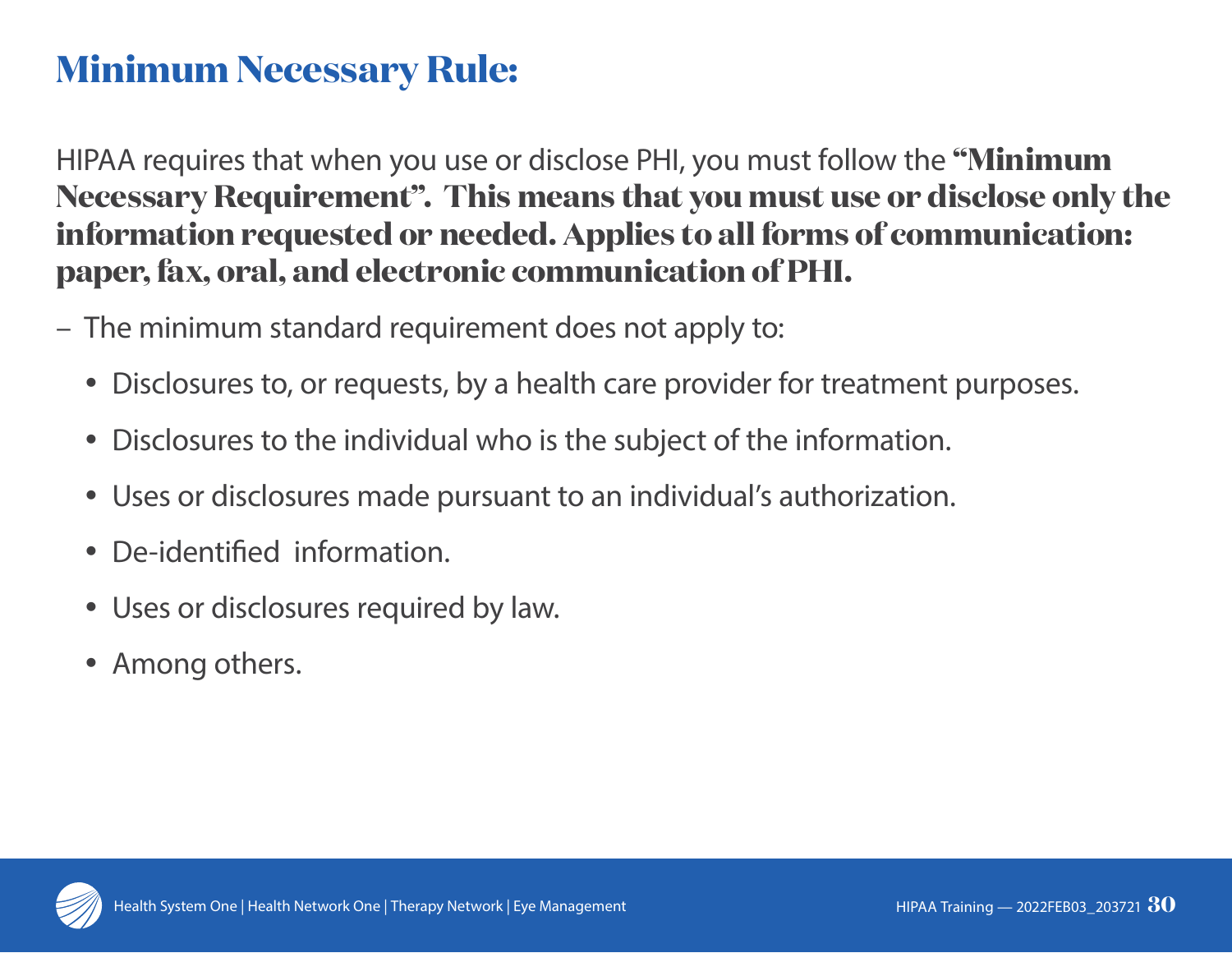## **Additional requirements for privacy**

- Substance Abuse Information
- Mental Health related data
- HIV-AIDS related information

Requirements for confidentiality of substance abuse related information have been in place since the early 1970's. The principles established then were expanded to include all identifiable heath information with the enactment of HIPAA.

Currently, these three categories of PHI are emphasized in the Privacy practices that are recommended for all covered entities because these health issues may carry additional social repercussions to an individual.

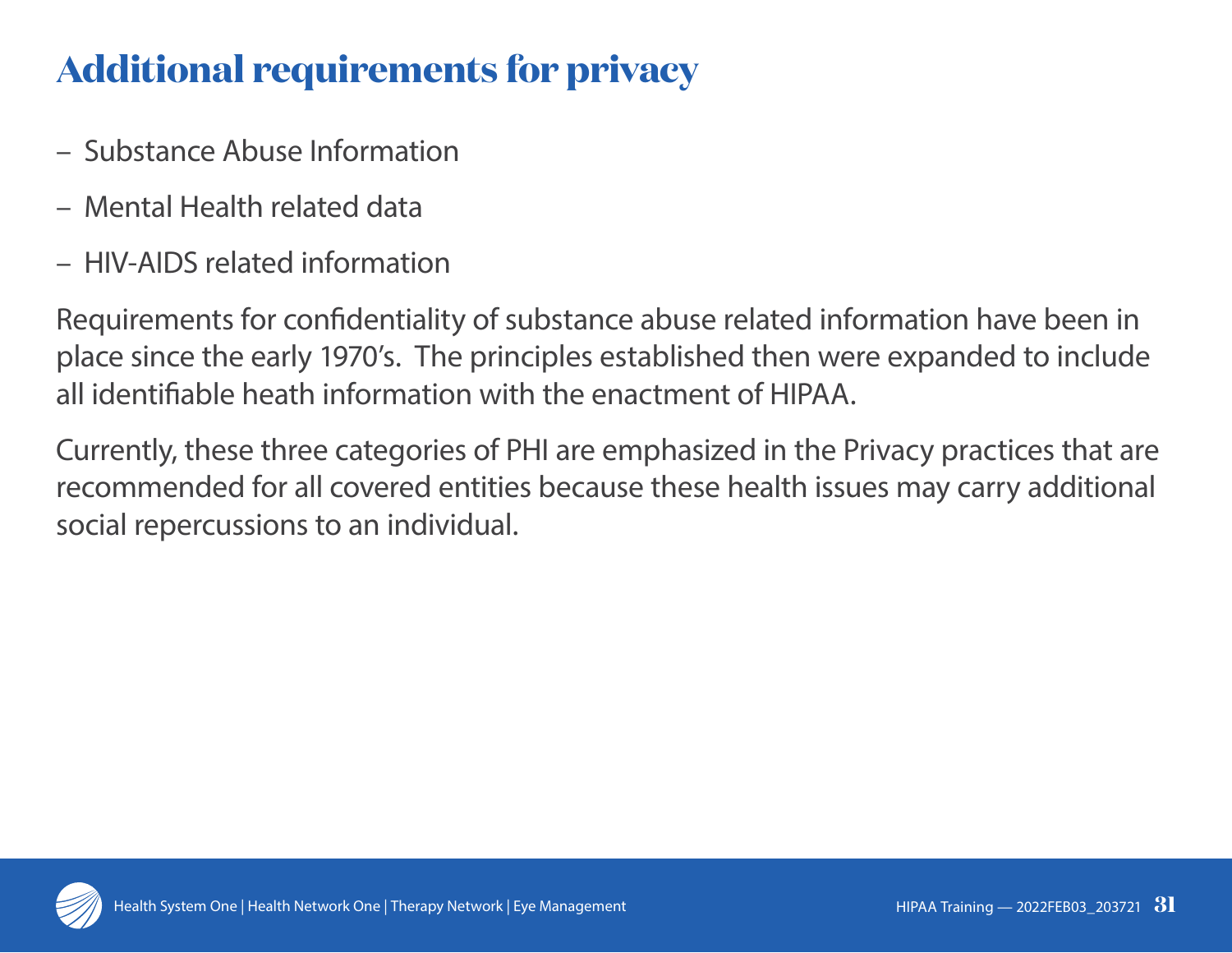## **Penalties for non-compliance**

As covered entities, we are required to sanction members of our workforce (employee, contractor, etc.) and business associates, up to termination.

- **There are legal penalties fines and even jail time —for people who violate HIPAA rules.** 
	- Civil penalties imposed by the Office of Civil Rights
	- Criminal penalties imposed by the Department of Justice
		- These penalties apply to managers and the company in general if we fail to establish policies and provide training to staff.
		- The penalties apply to staff if you ignore the law, especially if you **deliberately** give someone's private information to another person that is not supposed to see it.

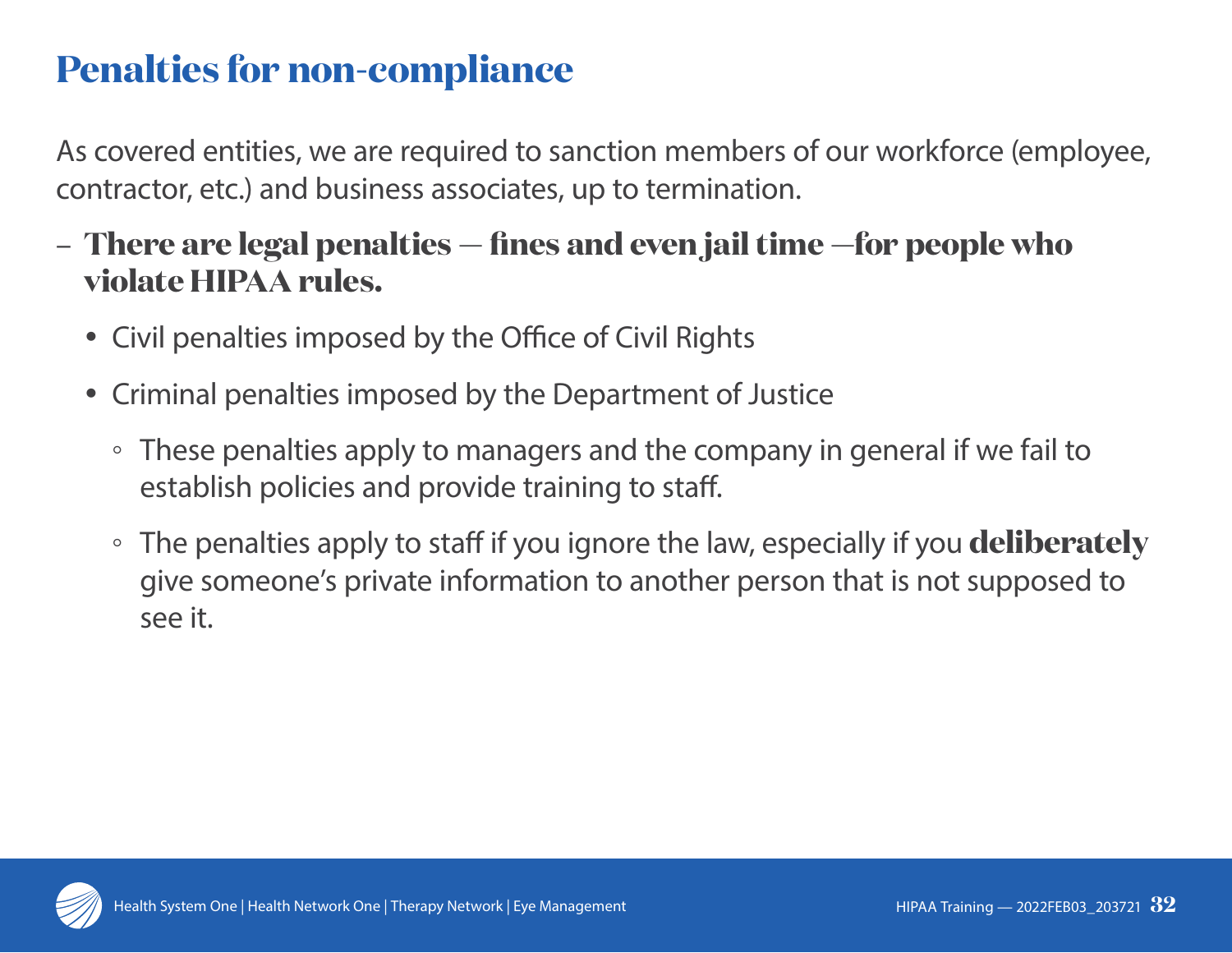#### **Remember: Management of PHI**

- Follow the procedure for the proper disposal of sensitive information using locked recycling drop boxes.
- Keep laptops, smartphones, USBs and any other memory or document containing PHI in a secure place.
- Never leave PHI on your desk in plain sight.
- Make sure not to leave documents that contain PHI in printers or fax machines.
- Use strong passwords. Keep your user ID and passwords confidential and secure. Never share your password sor user name (User ID).
- Do not access PHI that you do not need to access.

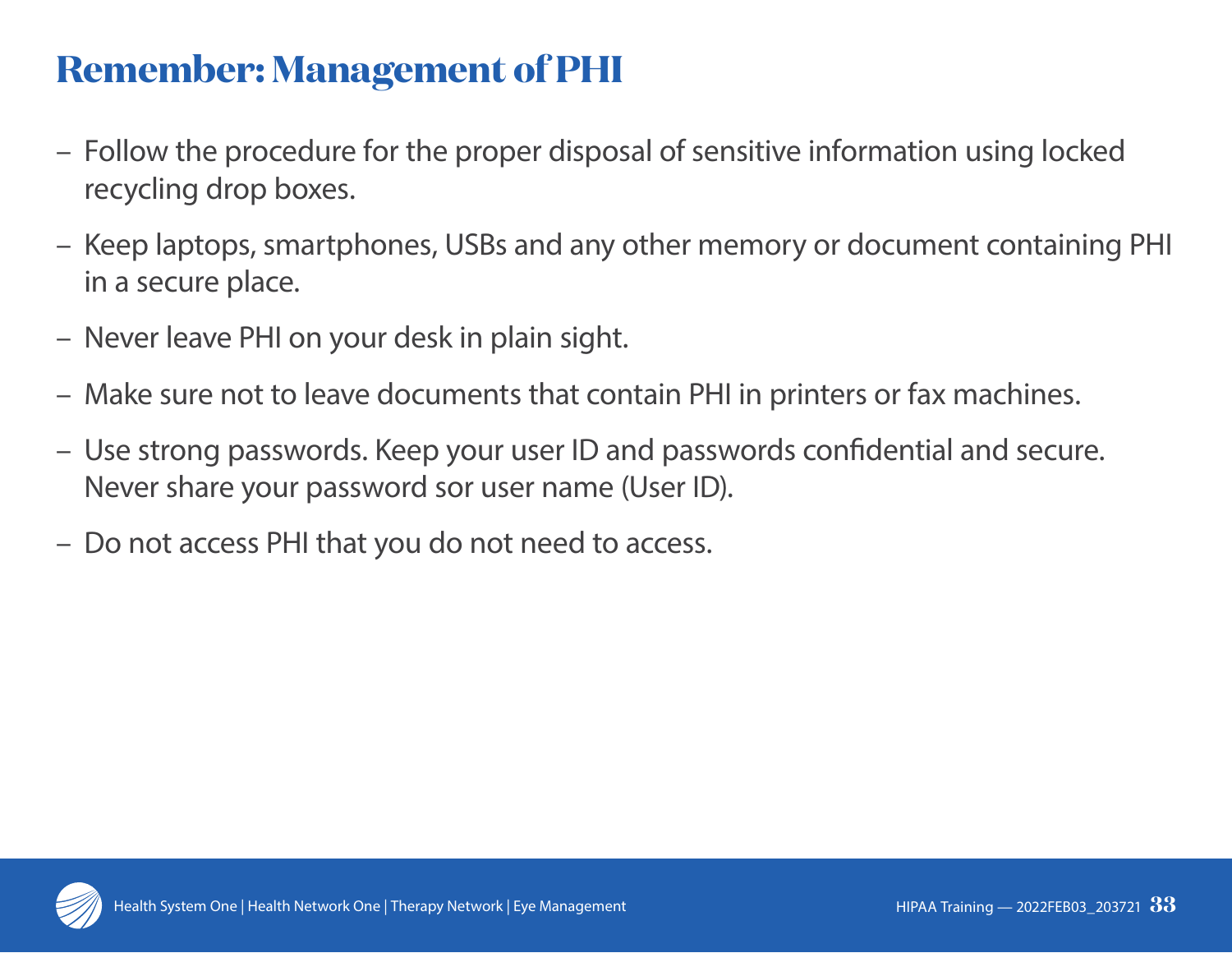## **Wrap-up! HIPAA@healthsystemone.com**

- PHI & Sensitive information exists in many forms: printed, spoken, and electronic.
- PHI & Sensitive information includes Social Security numbers, credit card numbers, driver's license numbers, and computer passwords.
- Two primary HIPAA regulations are the **Privacy Rule** and the **Security Rule**.
- When used to identify a patient and when combined with health information, **HIPAA identifiers create PHI**.